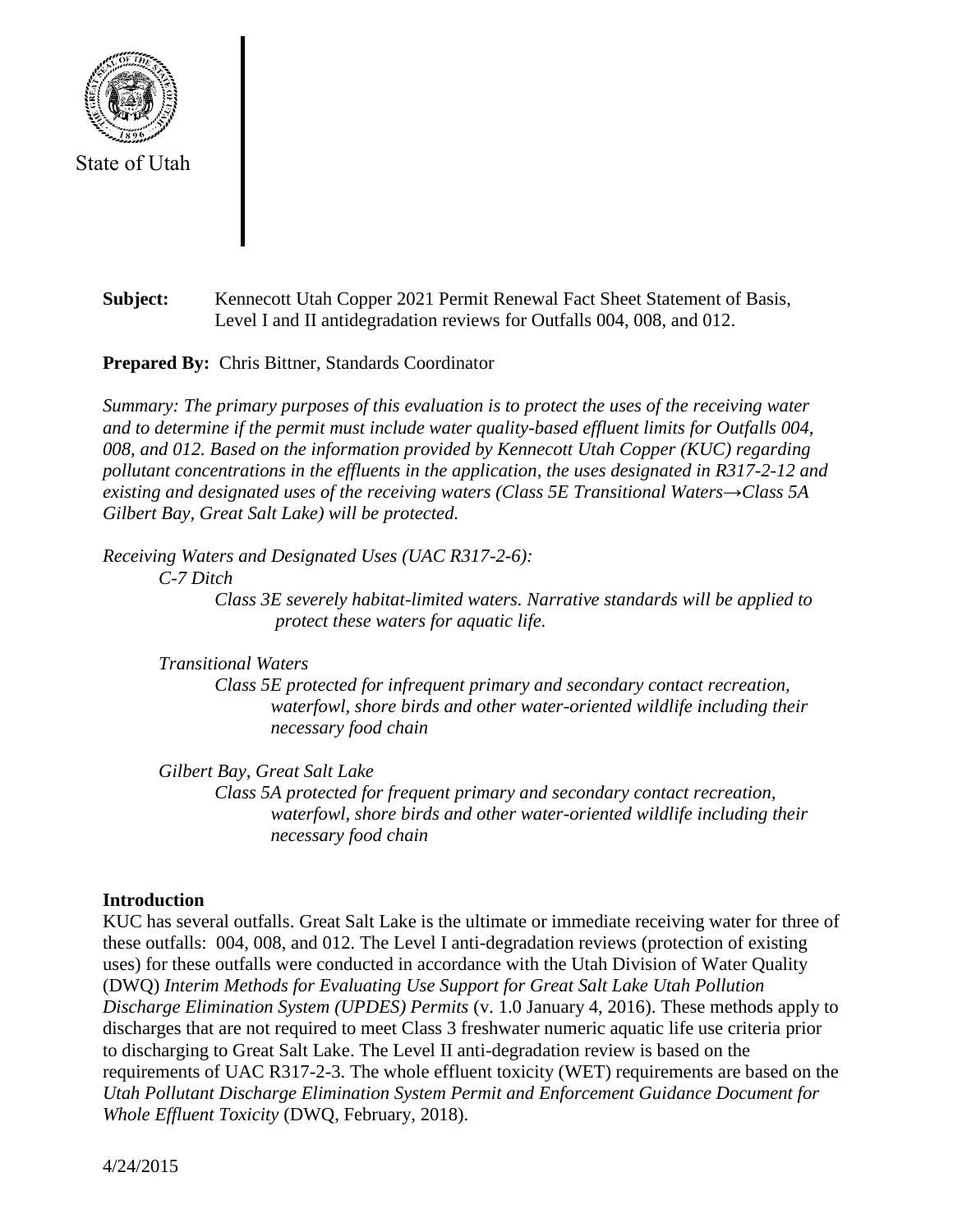**Outfall 004.** Outfall 004 discharges to the Class 5E Transitional Waters and thence to Great Salt Lake via a culvert beneath I-80.

*Class 5E Transitional Waters→Class 5A Gilbert Bay, Great Salt Lake*

**Outfall 008**. Outfall 008 discharges to the C-7 Ditch to the Class 5E Transitional Waters thence to Great Salt Lake. Outfall 008 did not discharge during the last permit cycle.

*Class 3E C-7 Ditch→Class 5E Transitional Waters→Class 5A Gilbert Bay, Great Salt Lake*

**Outfall 012**. Outfall 012 discharges to the Class 5E Transitional Waters and thence to Great Salt Lake via a culvert beneath I-80.

## *Class 5E Transitional Waters→Class 5A Gilbert Bay, Great Salt Lake*

The Transitional Waters are mudflats where the discharges create a channel to Gilbert Bay. For Outfall 012, the channel appears to discharge some groundwater as well based on the presence of flow when outfall discharges were absent. The Transitional Waters only exist when GSL is below an elevation of 4208 feet and Lake elevations are currently less than 4192 feet. The Outfall 012 delta in the Transitional Waters currently exceeds one mile.

Outfall 001 from the Jordan Valley Water Conservancy District Southwest Groundwater Treatment Plant (Jordan Valley, [UT0025836\)](https://documents.deq.utah.gov/water-quality/permits/updes/DWQ-2020-014093.pdf) discharges next to KUC outfall 012. The effluents from the two outfalls comingle in the Transitional Waters when both are discharging. In general, the Jordan Valley outfall is a continuous discharge whereas the RTKC discharge is intermittent and seasonal.

## **Level I Antidegradation Review and Use Support Evaluation**

KUC provided supplemental information in support of the previous permit renewal application dated April 29, 2014 [DWQ-2014-006141] and October 31, 2014 [DWQ-2014-014376]. The information was used to determine if water quality-based effluent limits were required. Water quality-based effluent limits are required when the effluent has "reasonable potential" to cause or contribute to a violation of a water quality standard. The standard may be a numeric criterion or the Narrative Standards (UAC R317-2-7.2). Final permit limits are the lower of water qualitybased effluent limits or technology-based effluent limits such as secondary treatment standards or categorical limits.

For this renewal, the effluent concentrations measured over the current permit cycle were evaluated. Outfall 008 did not discharge during the previous permit cycle.

The effluent concentrations for Outfalls 004 and 012 were initially compared to Class 3D numeric criteria using DWQ's reasonable potential process and then compared to the effluent concentrations previously evaluated. The reasonable potential process calculates a maximum expected effluent concentration which is screened against Class 3D criteria. Table 1 summarizes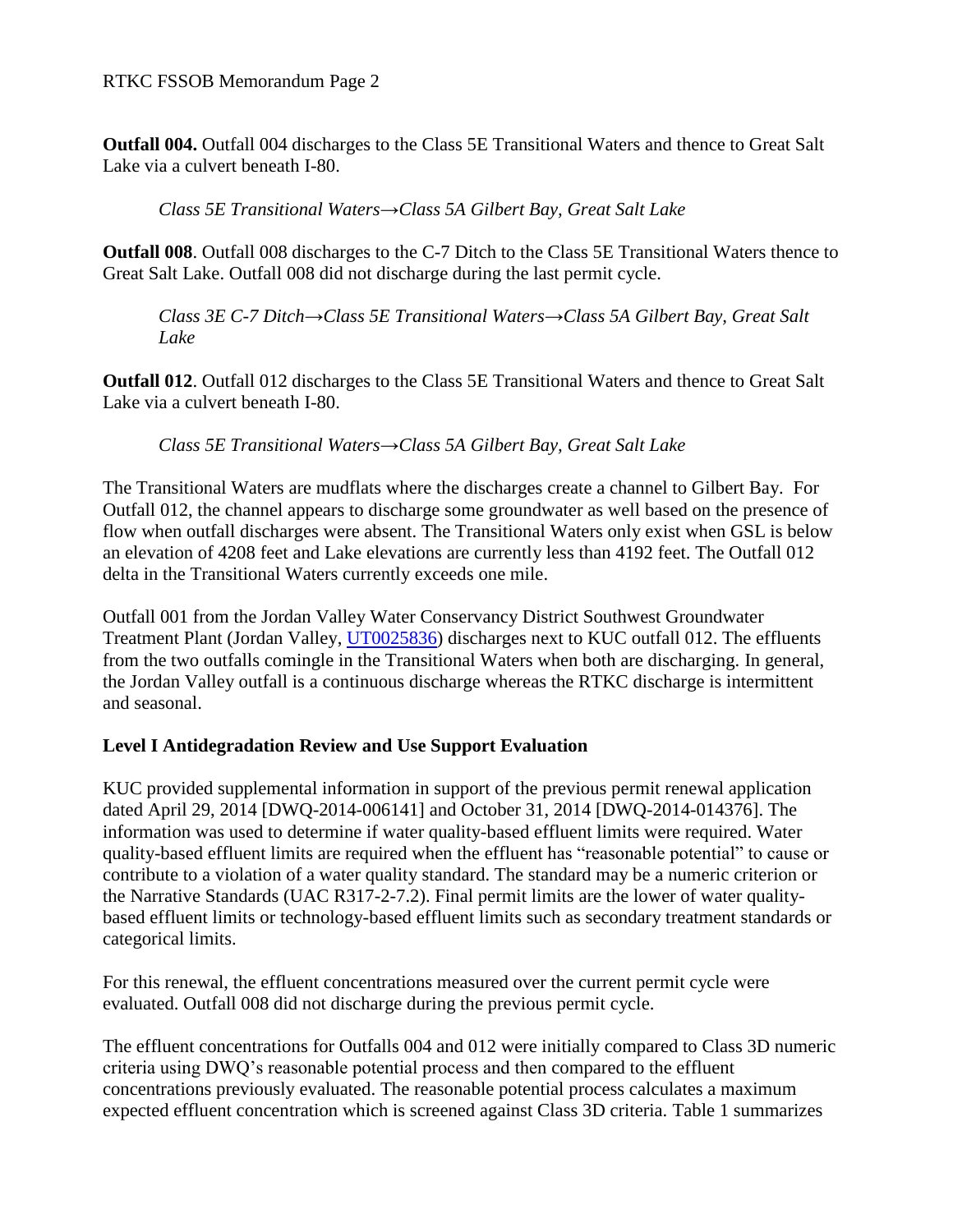the comparisons of effluent concentrations to the previous permit. As shown in Table 1, effluent concentrations remain similar to the previously evaluated concentrations. New toxicity information for brine shrimp for arsenic, copper, lead, and zinc was added to evaluations. In short term toxicity tests, brine shrimp were demonstrated to be more sensitive to these metals than brine flies. Therefore, if brine shrimp are protected, brine flies will be protected. The data collected for the Class 5E Joint Discharge Area Transitional Waters Monitoring Program are also evaluated.

| <b>Pollutant</b> | 2017 Permit    |          |                | <b>Outfall 012 2021</b> | <b>Outfall 004 2021</b> |                |
|------------------|----------------|----------|----------------|-------------------------|-------------------------|----------------|
|                  | <b>Maximum</b> | Average  | <b>Maximum</b> | <b>Maximum</b>          | <b>Maximum</b>          | <b>Maximum</b> |
|                  |                |          |                | $30$ -day               |                         | $30$ -day      |
|                  |                |          |                | average                 |                         | average        |
| Arsenic          | 0.056          | 0.030    | 0.079          | 0.022                   | 0.2                     | 0.2            |
| Cadmium          | 0.007          | 0.005    | 0.004          | 0.003                   | 0.001                   | 0.001          |
| Copper           | 0.055          | 0.032    | 0.096          | 0.059                   | 0.03                    | 0.03           |
| Lead             | < 0.005        | < 0.005  | 0.006          | < 0.005                 | 0.005                   | 0.005          |
| Mercury          | < 0.0002       | < 0.0002 | 0.000025       | 0.0000035 <sup>1</sup>  | < 0.001                 | < 0.001        |
| Zinc             | 0.030          | 0.017    | 0.069          | 0.023                   | 0.025                   | 0.025          |
| Selenium         |                |          | 0.018          |                         | 0.007                   | 0.007          |
| All units mg/l   |                |          |                |                         |                         |                |

|  |  |  | Table 1. Comparisons of effluent concentrations evaluated for 2017 Permit and 2021 Renewals |  |  |  |  |
|--|--|--|---------------------------------------------------------------------------------------------|--|--|--|--|
|--|--|--|---------------------------------------------------------------------------------------------|--|--|--|--|

<sup>1</sup>The 2021 averages were calculated using the analytical reporting limit for concentrations less than the reporting limit (nondetect)

## **Arsenic**

Outfall 004 does not have reasonable potential for arsenic. Arsenic effluent concentrations initially indicate reasonable potential because the concentrations exceed the Class 3D comparison value of 0.15 mg/l and ambient concentrations in Gilbert Bay. The maximum 30-day average effluent concentration was 0.073 mg/l. The no-effects concentration of 8 mg/l reported by Brix et al. (2003) for arsenic is substantially higher than the effluent concentrations and arsenic is concluded to not have reasonable potential. These findings are further supported by recent chronic toxicity testing conducted by TRE Environmental Solutions (TRE). TRE (2020a) reports an IC20 (inhibitory concentration for 20 percent of the tested organisms) for growth was 19.4 mg/l.

Outfall 012 does not have reasonable potential for arsenic. The maximum expected effluent concentration is less than the Class 3D comparison value of 0.15 mg/l and ambient concentrations in Gilbert Bay.

# **Cadmium**

Outfall 004 does not have reasonable potential for cadmium. Cadmium concentrations initially indicate reasonable potential because the maximum expected effluent concentration could exceed the Class 3D comparison. However, effluent cadmium concentrations were lower than previously evaluated and lower than the  $EC_{50}$  concentrations for brine shrimp reported by Brix et al. (2006). The  $EC_{50}$  is higher than a no-effects concentration but there are over 4 orders of magnitude between the effluent concentrations and the  $EC_{50}$  of 11.7 mg/l. Effluent cadmium concentrations were below detectable concentrations in most of the effluent samples collected during the last permit cycle.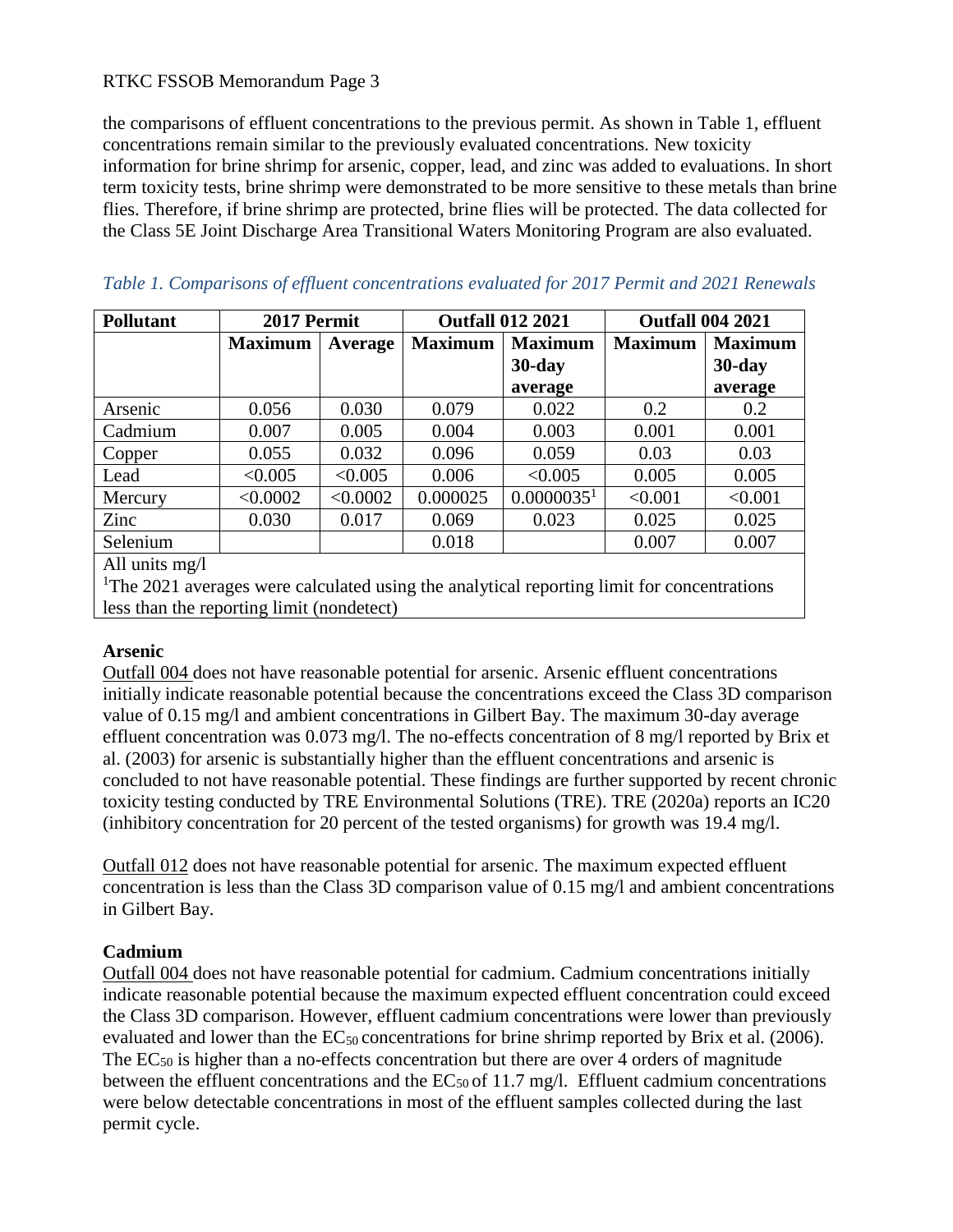Outfall 012 does not have reasonable potential for cadmium. The maximum expected effluent concentration did not indicate reasonable potential and concentrations were lower than previously concluded to not have reasonable potential based on comparisons of effluent concentrations to the results of toxicity tests (Brix et al. 2006). The  $EC_{50}$  concentration of 11.7 mg/l reported by Brix et al. (2006) is orders of magnitude higher than the effluent concentrations.

## **Copper**

 $\overline{a}$ 

Outfall 004 does not have reasonable potential for copper. Copper concentrations initially indicate reasonable potential because the effluent concentrations exceed the Class 3D comparison value of 0.030 mg/l. Copper concentrations were similar to the concentrations concluded to not have reasonable potential for the previous permit. No reasonable potential is concluded because effluent concentrations are lower than the effects levels for brine shrimp reproduction toxicity tests conducted by Brix et al. (2006).

Outfall 012 does not have reasonable potential for copper. Copper concentrations initially indicate reasonable potential because the effluent concentrations exceed the Class 3D comparison value of 0.030 mg/l and were higher than observed for the previous permit. The maximum 30-day concentration was 0.059 mg/l (Table 1). As documented in April 29, 2014 KUC submittal (DWQ-2014-006141), Brix et al. (2006) reported that the median effective concentration<sup>1</sup> (EC<sub>50</sub>) for effects on brine shrimp reproduction was  $0.068$  mg/l (dissolved)<sup>2</sup>. To protect against chronic effects on reproduction, an estimate of the no-observed-effects concentration or  $EC_{20}$  as opposed to an  $EC_{50}$  was derived by KUC. KUC obtained the raw data from Brix and calculated an  $EC_{20}$  of 0.059 mg/l (dissolved).

Applying the default conversion factor from dissolved to total copper specified in UAC R317-2- 14, the no-effects concentration for total recoverable copper concentration is 0.061 mg/l. This conversion factor appears to be conservative based on the data reported in Adams et al. (2015). Adams et al. (2015) reported a median Cu translator of 0.79, based on dissolved and total recoverable Cu concentrations in Great Salt Lake water samples. The median is assumed to be a reasonable estimate of the geometric mean recommended for translators by EPA. Applying the translator of 0.79 results in a total recoverable copper concentration of 0.079 mg/l before mixing.

Brine shrimp are not expected to inhabit the Class 5E Transitional Waters, so a dilution of 1.5 was calculated based on discharging to Class 5A Gilbert Bay in accordance with the mixing zone requirements of UAC R317-2-5 (May 5, 2015 Mixing Analysis Outfall Ditch to Great Salt Lake DWQ-2015-016387). Applying the dilution to the 0.079 mg/l results in a maximum allowable average effluent concentration of 0.118 mg/l (total recoverable). The maximum 30-day average copper concentration was 0.059 mg/l and copper concentrations are concluded to not have reasonable potential. These findings are further supported by recent chronic testing conducted by TRE on brine shrimp. TRE (2020b) report that the  $IC_{20}$  for growth was 0.74 mg/l total recoverable copper.

 $1$  Concentration at which 50% of the test population was affected

<sup>&</sup>lt;sup>2</sup> RTKC reports the copper EC<sub>50</sub> as 69 µg/l in the April 29, 2014 RTKC Submittal but Brix et al. (2006) reports 68  $\mu$ g/l.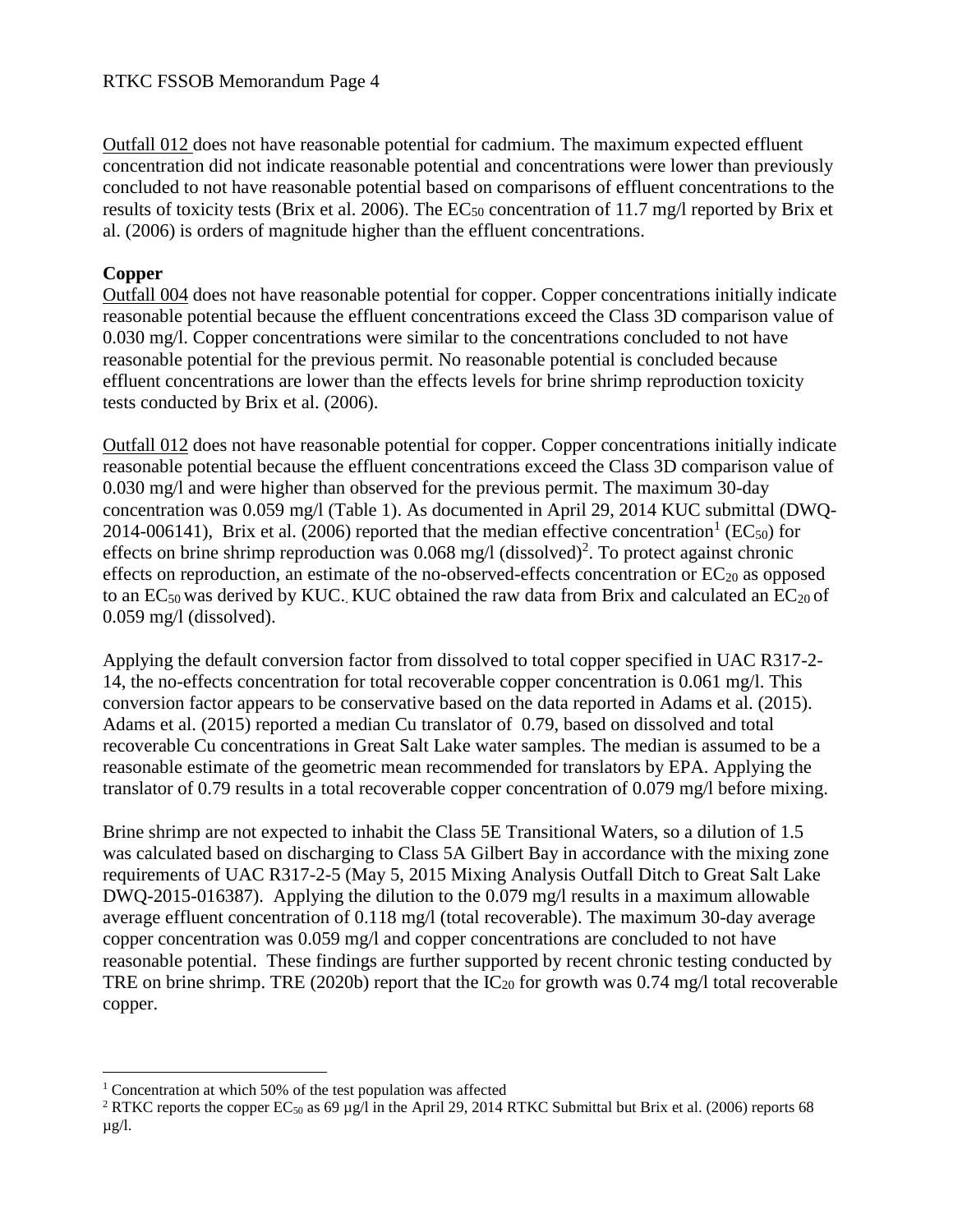# **Mercury**

Outfall 004 does not have reasonable potential for mercury. Mercury was not detected in the effluent.

Outfall 012 does not have reasonable potential for mercury. Mercury concentrations in the effluent were measured using a more sensitive analytical method during this permit cycle. The maximum expected concentration was less than the Class 3D screening criteria. With one exception, mercury concentrations were less than the comparison value of 0.000012 mg/l (UAC R317-2-14) used to screen for reasonable potential.

Selenium and mercury are potentially bioaccumulative pollutants in RTKC's effluent and are also expected to be in the effluent from Jordan Valley. The two outfalls comingle in a common drainage in the Class 5E Transitional Waters when both are discharging. The potential impacts of the combined effluents were considered for these two potentially bioaccumulative pollutants.

An organic form of mercury, methylmercury (MeHg), is present in Gilbert Bay's water and biota. MeHg has the greater potential for impairing the uses compared to other forms of Hg found in the environment because of greater toxicity and biotransfer potential. The reader is cautioned to discern between MeHg and mercury in the following discussions.

Translators are necessary to determine reasonable potential for bioaccumulative compounds. Translators are simple mathematical models of complex processes. Translators are used to estimate the concentration of a pollutant in one media, for instance, brine shrimp, from the concentration in a different media, for instance, water. When mercury is released to the receiving waters, a portion of the mercury is expected to be methylated by indigenous bacteria (mercury to MeHg translator). A portion of this MeHg is taken up by the lower life forms such as invertebrates and a portion of this MeHg is transferred higher in the food web to other biota (MeHg in water to the lower and higher food web receptors).

Beginning in 2011, monitoring of invertebrates, bird eggs, water and sediment in the transitional and open waters. The results of this monitoring are available in the annual Joint Discharge Area Transitional Monitoring Program reports required by the permit. The organism concentrations reported remain relatively low and based on these data, mercury is concluded to not have reasonable potential.

## **Selenium**

Outfall 004 does not have reasonable potential for selenium in the Transitional Waters. Effluent concentrations of 0.007 mg/l exceed the comparison value of 0.0046 mg/l. The higher effluent concentrations evaluated by the Transitional Waters Monitoring Program for Outfall 012 collected prior to Jordan Valley discharging in 2017 (only KUC discharged) support that the concentrations and frequency of discharges from Outfall 004 are unlikely to adversely affect the aquatic life. To ensure continued protection for Gilbert Bay, the contributions of selenium from Outfall 004 are included in the annual loading limit of 900 kg/yr currently applicable to Outfall 012 only.

Outfall 008 does not have reasonable potential for selenium in the Transitional Waters because the maximum expected concentration was less than the Class 3D screening criteria. To ensure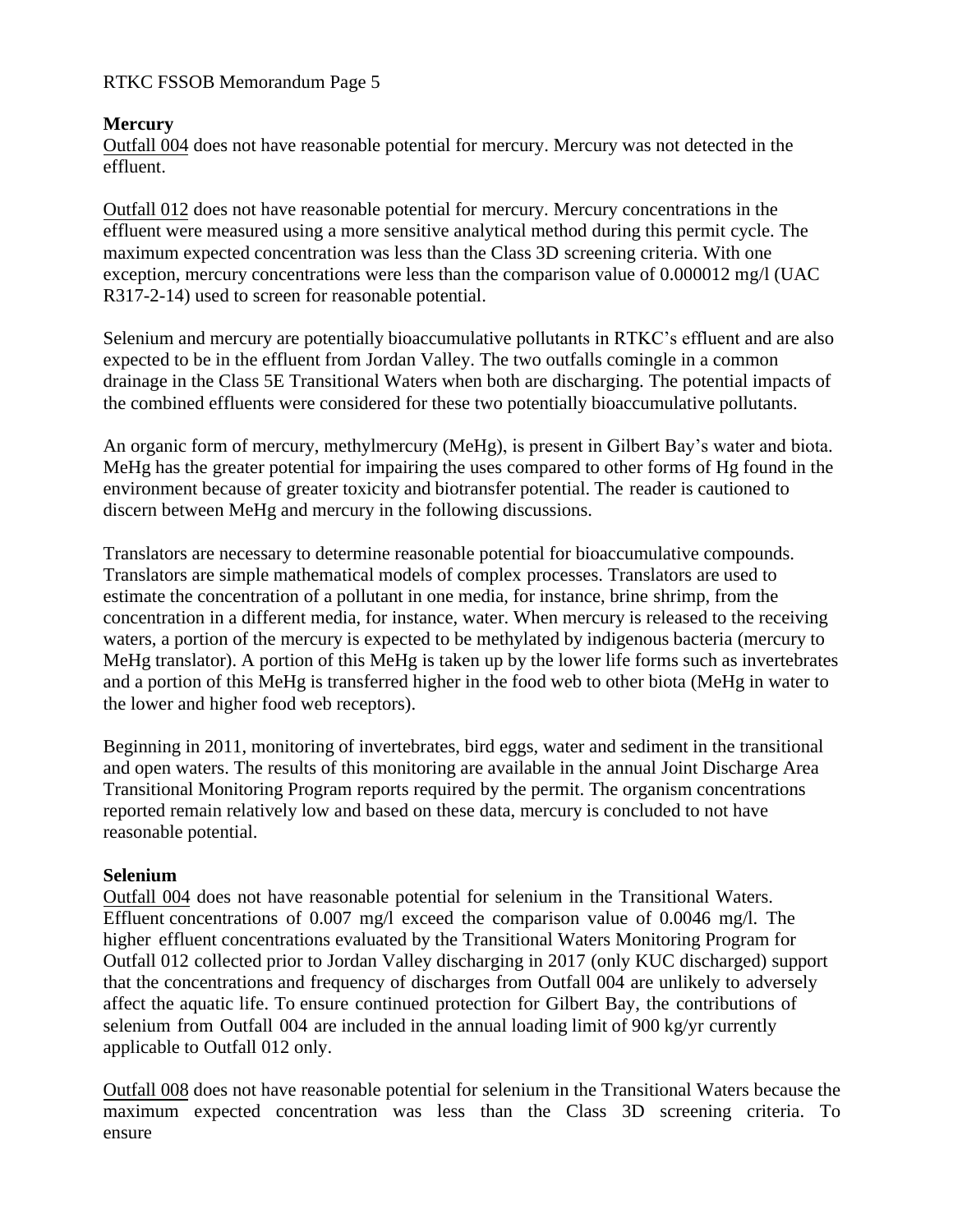continued protection for Gilbert Bay, the contributions of selenium from Outfall 008 are included in the annual loading limit of 900 kg/yr currently applicable to Outfall 012 only.

Outfall 012 does have reasonable potential for the Gilbert Bay and the Transitional Waters and the water quality-based effluent is 0.054 mg/l and an annual loading limit of 900 kg/yr. Selenium concentrations in the effluent exceed the Class 3D comparison value of 0.0046 mg/l. The water quality standard for Gilbert Bay for selenium standard is 12.5 mg/kg dw in bird eggs. However, no translator is available to reliably predict the water concentrations that correspond to a bird egg concentration of 12.5 mg/kg dw. Hence the continued reliance on monitoring and other comparison values. Ackerman et al. (2015) reported the selenium and mercury concentrations for over 1,000 eggs collected from Great Salt Lake. These results in addition to the annual egg samples collected by DWQ support that the selenium standard continues to be met in the open waters of Gilbert Bay. Figure 1 shows the selenium concentrations by DWQ for eggs collected from Gilbert Bay. DWQ's data show that egg concentrations and water concentrations (data not shown, <0.001mg/l) remain stable.



*Figure 1. Gilbert Bay egg concentrations of selenium measured by DWQ*

As required by the Transitional Waters Monitoring Program in the permit, KUC collected and analyzed samples of bird eggs, invertebrates, fish, and water from the outfall delta and Great Salt Lake. Monitoring data are available for every year since 2011. The results are annually submitted to DWQ.

The permit includes required actions (triggers) based on the geometric mean selenium concentration of selenium from at least 5 eggs. Requirements for calculating the geometric mean of egg concentrations from at least 5 eggs were clarified for this permit. As shown on Figure 2, the 5-egg minimum was met only in 2017. One to 4 eggs were collected in 2015, 2016, 2019, and 2020 and no eggs in other years.

Birds were observed in the delta every year. Figure 3 shows the number of birds observed each year and the days of discharge. Bird use appears to be correlated with the availability of water from effluent discharges in the delta. Jordan Valley is typically a continuous discharge and commenced discharging to the delta in 2017. KUC discharged continuously during the 2015 monitoring period and intermittently or not at all for the other years. Although birds were present every year, nesting was not always observed. Eggs could not be collected the years that no nesting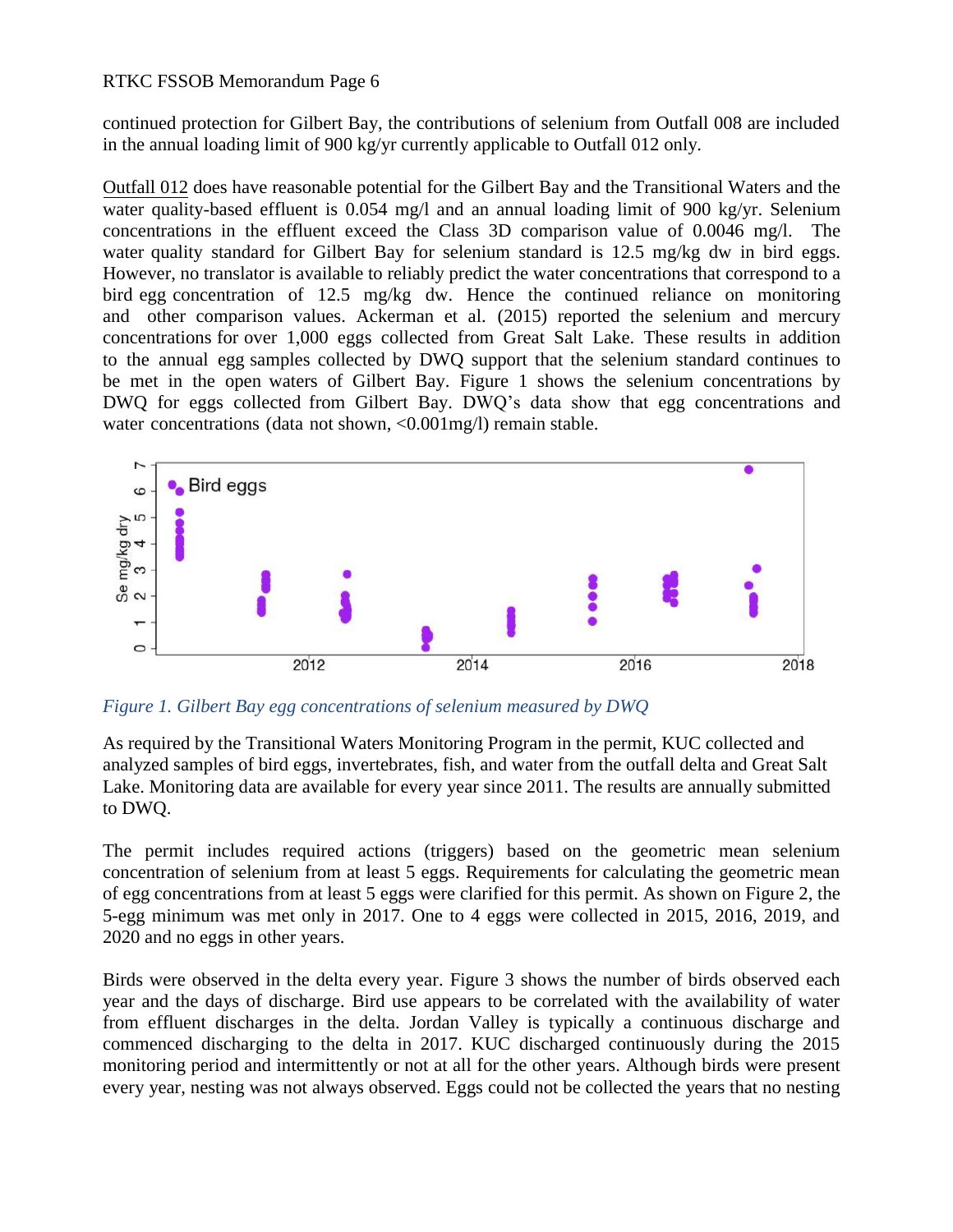was observed. Other factors preventing eggs from being collected include predation and seiche events resulting in flooding.

In 2019 and 2020, individual eggs exceeded 9.8 mg/kg dw. The permit requires that any results that exceed 9.8 mg/kg be reported to DWQ immediately. In 2020 and 2021, Jordan Valley voluntarily implemented operational changes to reduce bird exposures to selenium in the Delta. Preliminary reports by Jordan Valley for 2021 were that no eggs were available.

Figure 4 shows the geomean concentrations for invertebrates, fish and eggs for each year when more than one egg could be collected. The observed correlations between selenium concentrations in bird forage (e.g., invertebrates) and bird eggs are expected if sampled food items are representative of the bird diets. The other measurements of biota, water, and sediment are intended to help interpret the egg observations. Figure 5 shows the geometric mean concentrations of selenium measured in invertebrates. As the relationships between selenium concentrations and eggs are developed, the invertebrate concentrations may be useful for inferring egg concentrations for years when eggs could not be collected.



*Figure 2. Number of eggs collected each year from the Outfall 012 delta*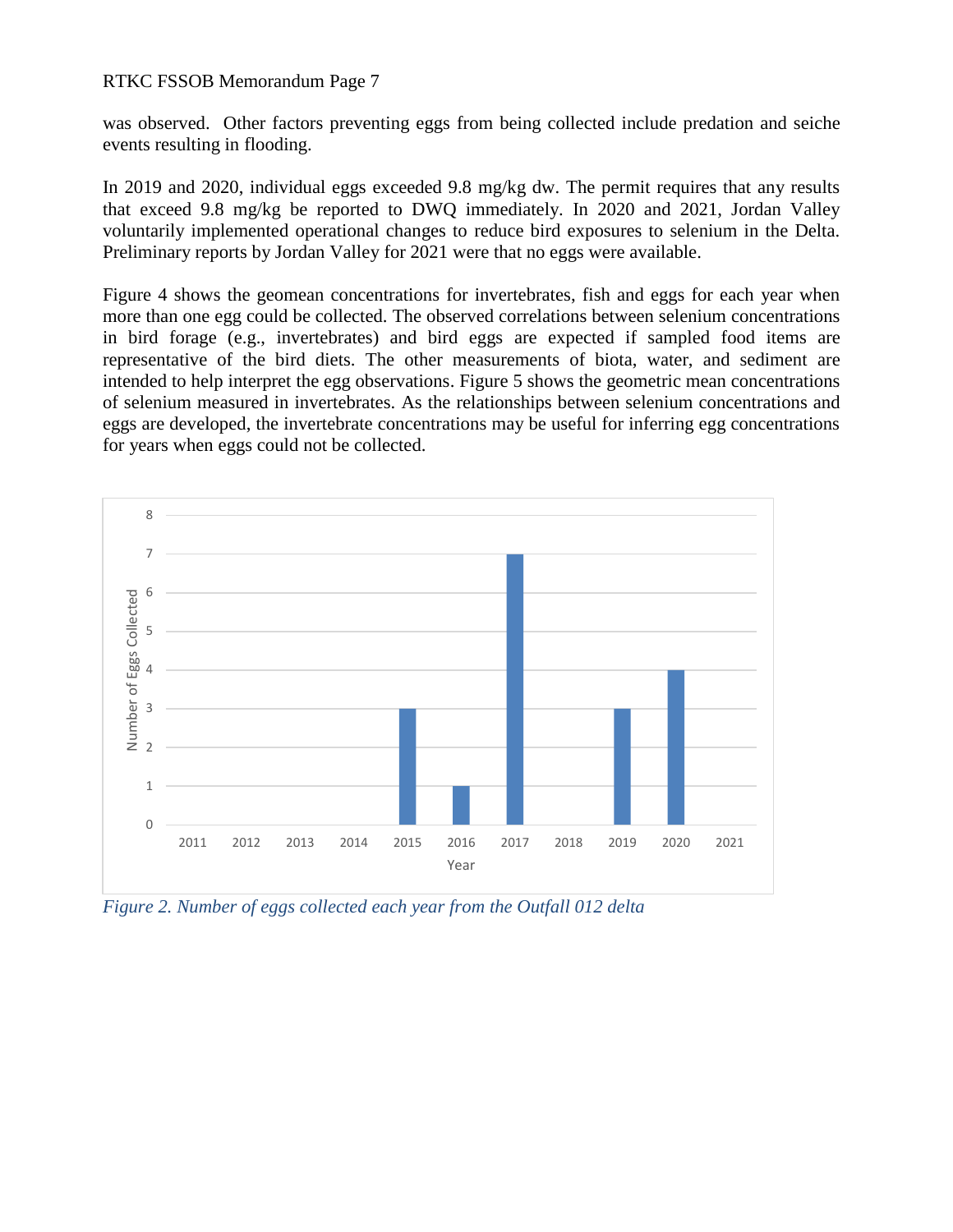



*Figure 3. Number of birds observed in the Outfall 012 delta and days of discharge by either KUC or Jordan Valley*



*Figure 4. Geometric mean concentrations of selenium measured in bird eggs, invertebrates, and fish from the outfalls delta when more than one egg was collected.*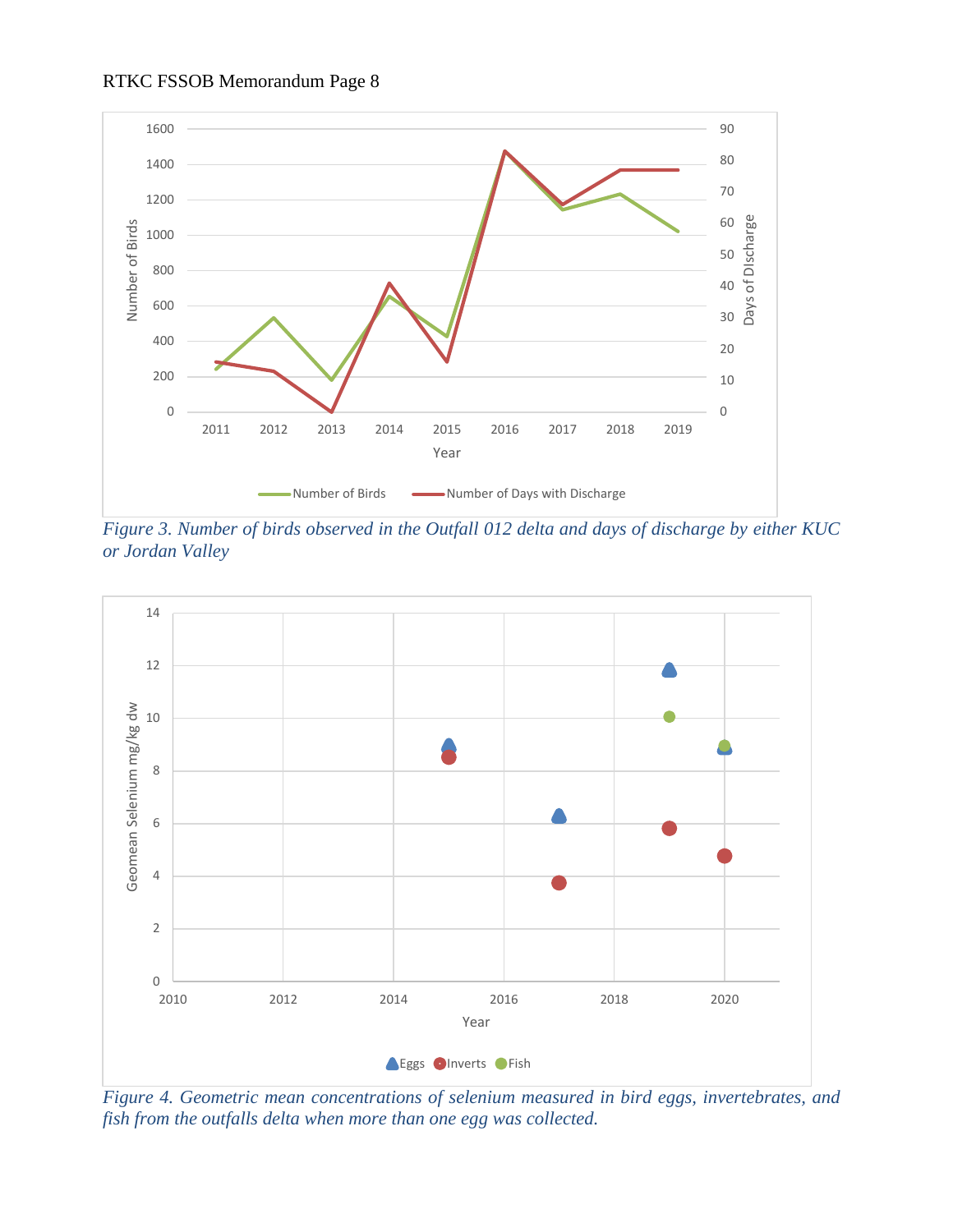

*Figure 5. Geometric mean concentrations of selenium measured in invertebrates from the outfalls delta exclusive of brine shrimp and brine flies.*

The requirements of the Transitional Waters Monitoring Program are unchanged from the previous permit. The permit continues to allow changes to Sampling and Analysis Plan during the permit cycle with Director approval. This flexibility is intended to allow modifications to the monitoring based if warranted based on changes observed.

The annual reports submitted document an increase in vegetation cover since Jordan Valley began continuously discharging to the Transitional Waters approximately 3 years ago. These changes to the habitat are expected to affect bird use in this area and could also affect nesting success by reducing predation by increasing vegetation cover. These habitat changes may also affect selenium exposures by affecting bird access to the water or causing shifts in the macroinvertbrate community. An increase in phragmites may also cause the habitat to be less desirable for shorebirds.

The 5 to 8 egg requirement is unchanged. Selenium concentrations in eggs collected often exhibit a high degree of variability as do the eggs from the outfall delta. This is one of the reasons that geometric mean, which is less sensitive to variability than the e.g., an arithmetic mean, is used to characterize egg concentrations. When variability is high, a larger number of samples are needed to achieve a similar level of certainty compared to when variability is low. However, the maximum number of eggs is limited to 8 avoid adversely impacting bird populations. Similar to the selenium standard for Gilbert Bay, a minimum of 5 eggs are required. Requiring a minimum of 5 eggs balances having sufficient confidence in the results to take actions and having a performance standard that can be implemented.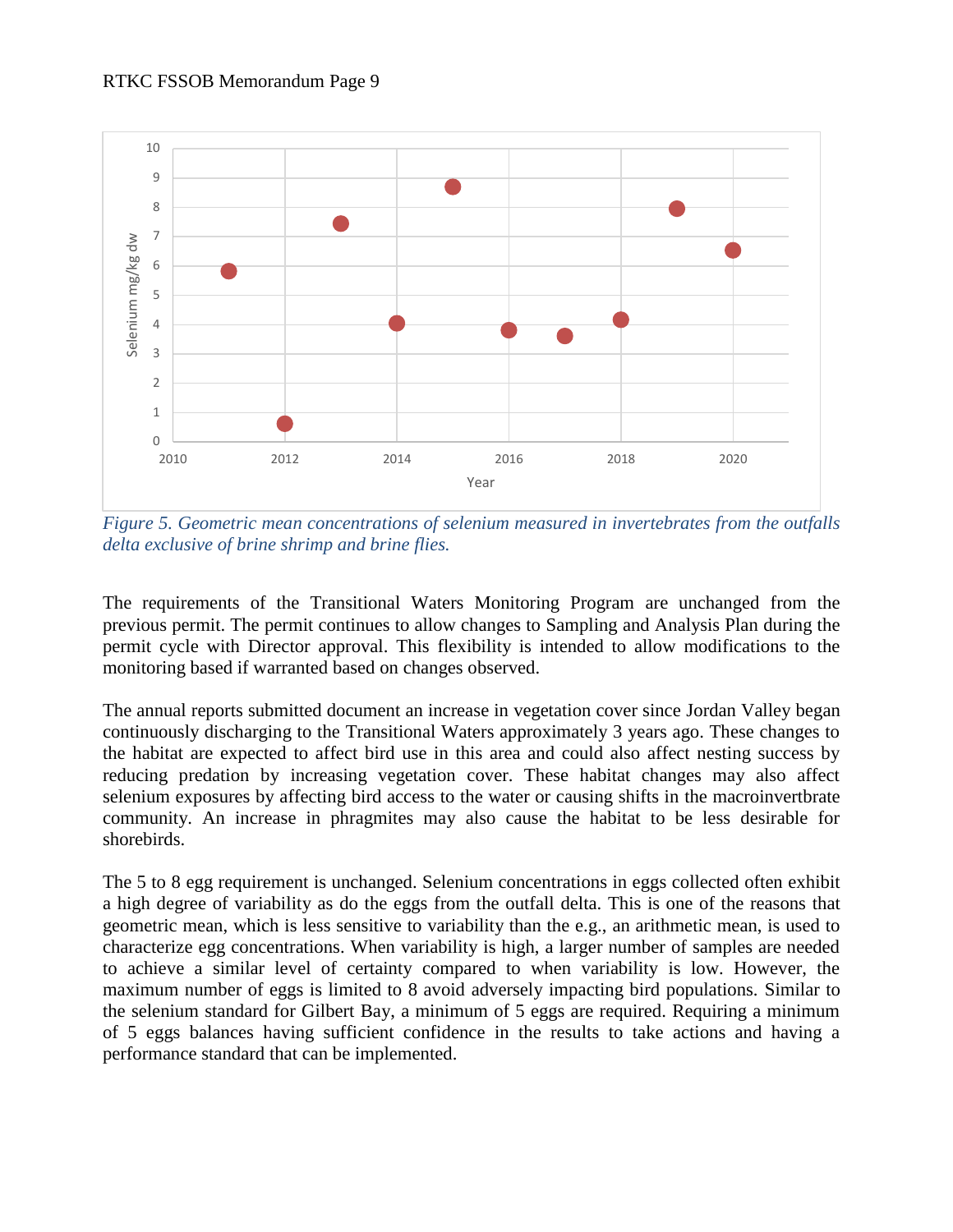## **Level II Antidegradation Review**

In accordance with UAC R317-2-3.5.b.1.(b), a Level II antidegradation review is not required because there are no changes to effluent concentrations or loading compared to the previous permit.

## **WET (Whole Effluent Toxicity) Testing**

The requirements for acute WET and chronic WET monitoring are consistent with the Utah 2018 WET Guidance and are unchanged from the previous permit. The permit provision that allows for a reduction from a frequency of quarterly was removed because quarterly is the minimum frequency for major industrial dischargers.

### **Recommended Changes to Permit**

Selenium discharges from Outfall 004 and 008 are added to the annual limit of 900 kg/yr previously applicable to Outfall 012 only. Selenium and flow monitoring frequency for Outfalls 004 and 008 were increased to support the annual load estimates.

The requirement that the geometric mean of selenium in eggs is based on 5 to 8 eggs was clarified.

In accordance with 2018 DWQ WET policy, the provision that allows for a reduction in the frequency of WET testing to less than quarterly was deleted. Quarterly monitoring is the minimum for major industrial permits.

### **REFERENCES**

Ackerman, J.T., Herzog, M.P., Hartman, C.A., Isanhart, J., Herring, G., Vaughn, S., Cavitt, J.F., Eagles-Smith, C.A., Browers, H., Cline, C., and Vest, J..2015. Mercury and selenium contamination in waterbird eggs and risk to avian reproduction at Great Salt Lake, Utah, Open File Report 2015-1020)

Adams, W.J., D.K. DeForest, L.M. Tear, K. Payne, and K. Brix. 2015. Long-term monitoring of arsenic, copper, selenium, and other elements in Great Salt Lake (Utah, USA) surface water, brine shrimp, and brine flies. Environ. Monit. Assess. 187:118

Brix, K.V., R.D. Cardwell, and W.J. Adams. 2003. Chronic Toxicity of arsenic to the Great Salt Lake brine shrimp, *Artemia fransciscana*. Ecotoxicology and Environmental Safety. 54(2):169- 175

Brix, K.V., R.M. Gerdes, W.J. Adams, and M. Grosell, 2006. Effects of Copper, Cadmium, and Zinc on the Hatching Success of Brine Shrimp (*Artemia fransciscana*). Archives of Environmental Contamination and Toxicology. 51:580-583

TRE Environmental Solutions (TRE), 2020a. Results of Analytical Data for Experiment #10. DWQ-2020-015755

TRE Environmental Solutions (TRE), 2020b. Results of Analytical Data for Experiment #18. DWQ-2020-015753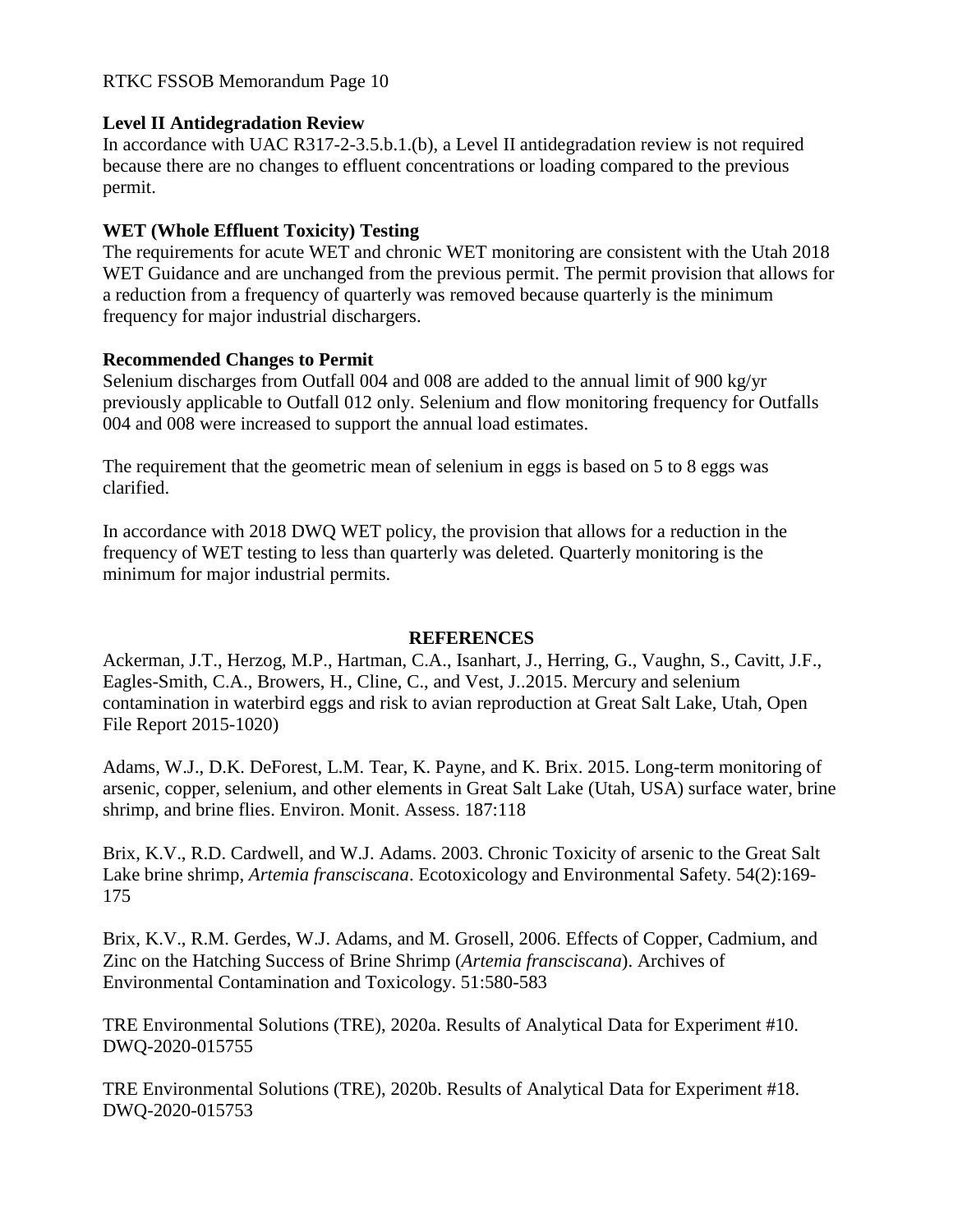**Utah Division of Water Quality Statement of Basis ADDENDUM Wasteload Analysis and Antidegradation Level I Review**

| Date:                   | <b>March 21, 2022</b>                      |
|-------------------------|--------------------------------------------|
| <b>Prepared by:</b>     | <b>Christopher L. Shope</b>                |
|                         | <b>Standards and Technical Services</b>    |
| <b>Facility:</b>        | <b>Rio Tinto Kennecott Copper</b>          |
|                         | <b>UPDES Permit No. UT-0000051</b>         |
| <b>Outfalls:</b>        | 002, 007, 009, and 104                     |
| <b>Receiving water:</b> | Lee Creek, Pine Creek, and Great Salt Lake |

This addendum summarizes the wasteload analysis that was performed to determine water quality based effluent limits (WQBEL) for this discharge. Wasteload analyses are performed to determine point source effluent limitations necessary to maintain designated beneficial uses by evaluating projected effects of discharge concentrations on in-stream water quality. The wasteload analysis also takes into account downstream designated uses (UAC R317-2-8). Projected concentrations are compared to numeric water quality standards to determine acceptability. The numeric criteria in this wasteload analysis may be modified by narrative criteria and other conditions determined by staff of the Division of Water Quality (DWQ).

Discharge

Outfall 002: C-7 Ditch  $\rightarrow$  Lee Creek  $\rightarrow$  Great Salt Lake The maximum daily discharge for Outfall 002 is 72.0 MGD (111.4 cfs), as estimated by the permittee.

Outfall 007: C-7 Ditch  $\rightarrow$  Lee Creek  $\rightarrow$  Great Salt Lake The maximum daily discharge for Outfall 007 is 21.6 MGD (55.0 cfs), as estimated by the permittee.

Outfall 009: Pine Creek  $\rightarrow$  Middle Canyon Creek  $\rightarrow$  Great Salt Lake The maximum daily discharge for Outfall 009 is 0.03 MGD (0.046 cfs), as estimated by the permittee.

Outfall 104: Internal Outfall  $\rightarrow$  Great Salt Lake The maximum daily discharge for Outfall 104 is 4.46 MGD (6.9 cfs), as estimated by the permittee.

Receiving Water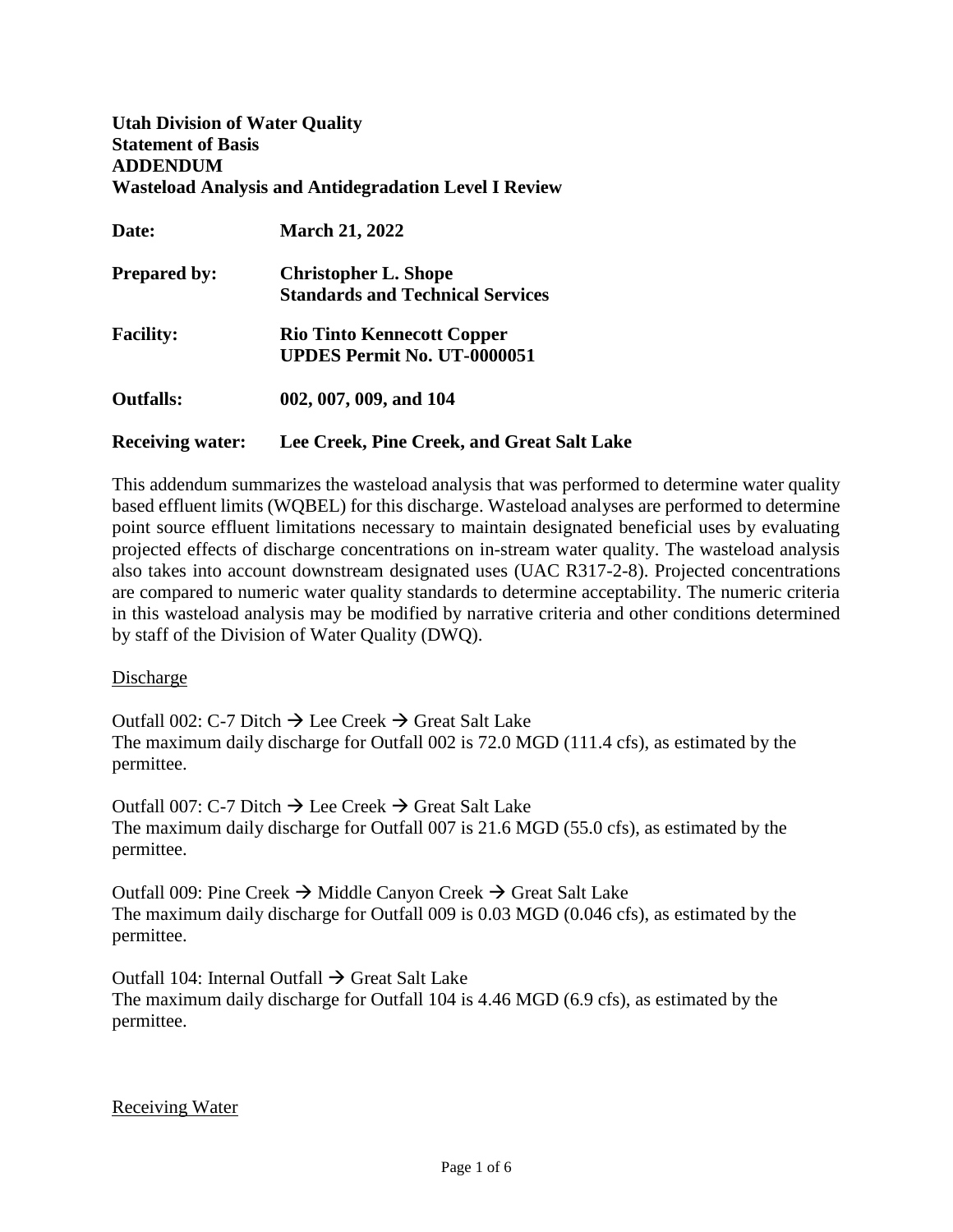The receiving water for Outfall 002 and 007 is the C-7 Ditch, which does not have designated beneficial uses. The C-7 Ditch was determined to be a drainage ditch that does not have downstream agricultural users of the water. Therefore, per UAC R317-2-13.10, the presumptive beneficial uses for all drainage canals and ditches statewide are 2B and 3E.

The C-7 Ditch is tributary to Lee Creek, which does not have designated beneficial uses. Therefore, per UAC R317-2-13.13, the presumptive beneficial uses for all waters not specifically classified are 2B and 3D.

Per UAC R317-2-13.7.a, Middle Canyon Creek and tributaries in Tooele County is composed of beneficial uses 2B, 3A, and 4.

- *Class 2B: Protected for infrequent primary contact recreation. Also protected for secondary contact recreation where there is a low likelihood of ingestion of water or a low degree of bodily contact with the water. Examples include, but are not limited to, wading, hunting, and fishing.*
- *Class 3A: Protected for cold water species of game fish and other cold water aquatic life, including the necessary aquatic organisms in their food chain.*
- *Class 3D: Protected for waterfowl, shore birds and other water-oriented wildlife not included in Classes 3A, 3B, or 3C, including the necessary aquatic organisms in their food chain.*
- *Class 3E: Severely habitat-limited waters. Narrative standards will be applied to protect these waters for aquatic wildlife.*
- *Class 4: Protected for agricultural uses including irrigation of crops and stock watering.*

## Protection of Downstream Uses

Per UAC R317-2-8, *all actions to control waste discharges under these rules shall be modified as necessary to protect downstream designated uses*. For this discharge, numeric aquatic life use criteria do not apply to the immediate receiving water (C-7 Ditch), but do apply to downstream receiving waters (Lee Creek). Therefore, Lee Creek is considered the limiting condition in this wasteload allocation to ensure protection of aquatic life uses.

### Receiving Water Critical Flow

Typically, the critical flow for the wasteload analysis is considered as the lowest stream flow for seven consecutive days with a ten year return frequency (7Q10).

For Outfalls 002 and 007, sporadic flow records are available at several monitoring locations; however, robust flow records from USGS stream gage #10172640 LEE CREEK NEAR MAGNA, UT, for the period  $1971 - 1982$  and  $2006 - 2008$  were obtained. The 7Q10 was estimated as the lowest seven-day average from 5/24/2006 to 4/10/2008. This more recent period of record of the gage is more representative of the expected current flow regime in the creek.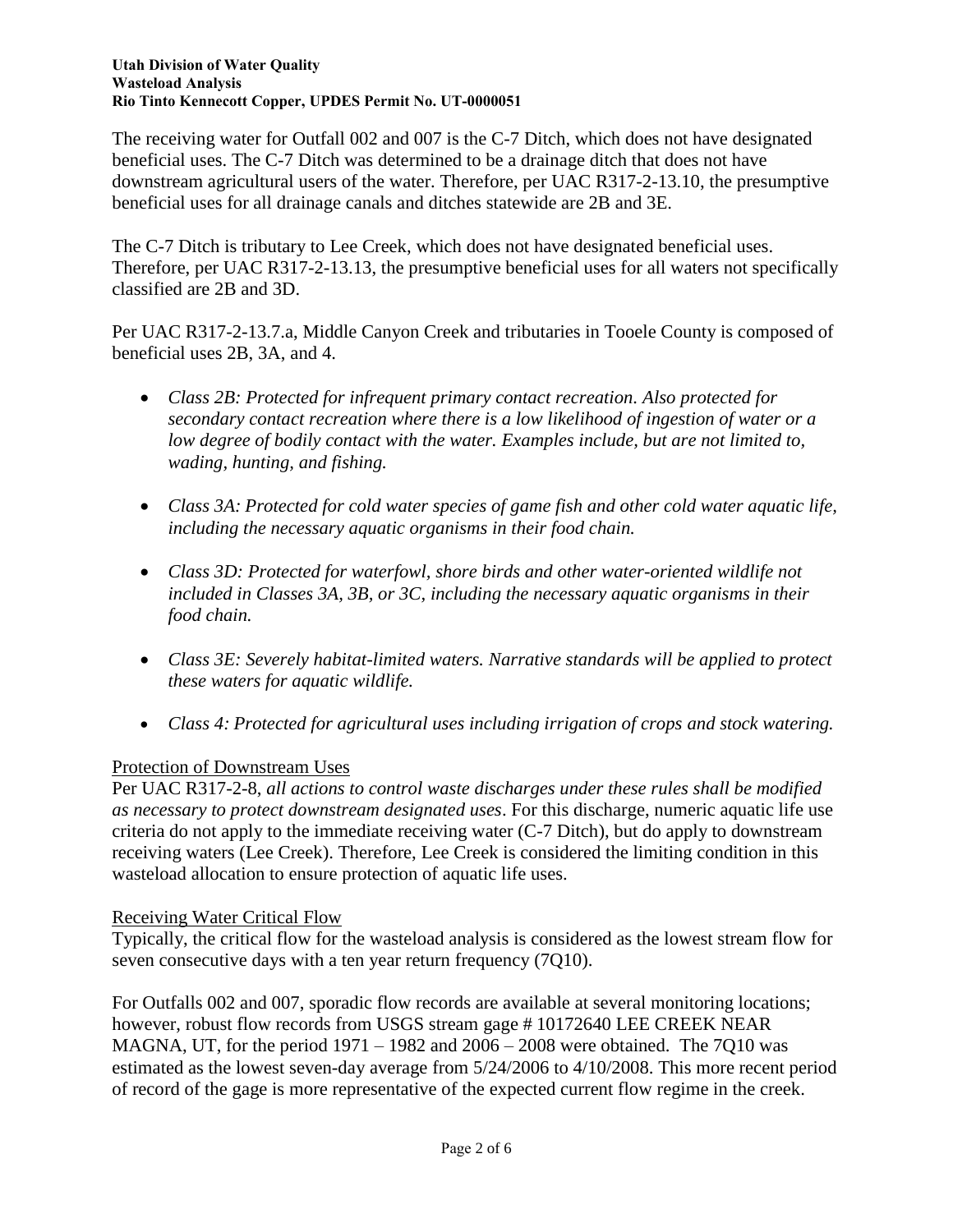Since no discharge occurred from Outfalls 002 and 007 during this period, the gage represents the flow available for dilution.

For Outfall 009, there were no upstream monitoring locations and downstream gage USGS 403258112123201 (C- 3- 3)20bad-S1 BIG SPRING (PINE CYN),NR TOOELE was used with monitoring data from  $4/21/06$  through 10/7/16. The 20<sup>th</sup> percentile of flow was calculated to represent flow under critical conditions.

Finally, Outfall 104 is an internal outfall without measure flow or background water quality conditions. Therefore, background flow was assumed to be non-existent and water quality parameters were calculated from beneficial use criterion as end of pipe limits.

Outfalls 002 and 007: 7Q10 Flow (Annual) = 17.9 cfs Outfall 009: Critical Flow (Annual)  $= 0.4$  cfs Outfall 104: Critical Flow (Annual)  $= 0.0$  cfs (end of pipe criteria)

## Total Maximum Daily Load (TMDL)

According to the Utah Combined 2018/2020 303(d) [Water Quality Assessment Report,](https://documents.deq.utah.gov/water-quality/monitoring-reporting/integrated-report/DWQ-2021-002686.pdf) the receiving water for the Outfall 002 and 007 discharge, Lee Creek from Great Salt Lake to headwaters near 2100 South (UT16020204-036\_00), was listed as fully supporting.

Pine Creek in the Middle Canyon assessment unit Middle Canyon Creek and tributaries, Tooele County (UT16020304-007\_00) is described as Insufficient Data.

### Mixing Zone

The maximum allowable mixing zone is 15 minutes of travel time for acute conditions, not to exceed 50% of stream width, and for chronic conditions is 2500 ft, per UAC R317-2-5. Water quality standards must be met at the end of the mixing zone.

The actual length of the mixing zone was not determined; however, it was presumed to remain within the maximum allowable mixing zone dimensions. Acute limits were calculated using 50% of the annual critical low flow.

## Dilution Factor

The dilution factors were calculated assuming full mix with the receiving water at the end of the mixing zone (Table 1).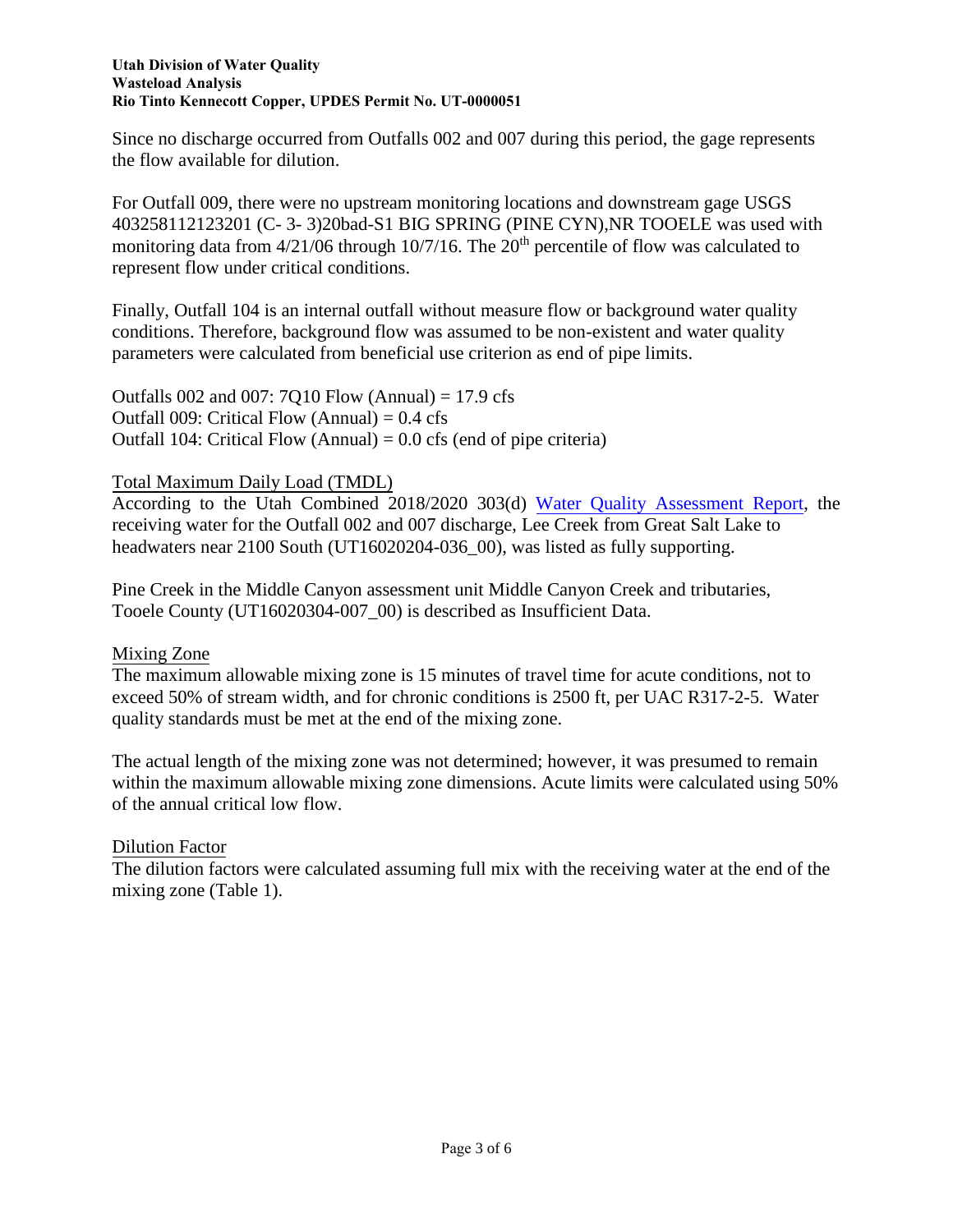#### **Utah Division of Water Quality Wasteload Analysis Rio Tinto Kennecott Copper, UPDES Permit No. UT-0000051**

| <b>Outfall</b> | <b>Criteria</b> |                   | Flow (cfs)      | <b>Dilution</b> | <b>Dilution</b> |              |  |
|----------------|-----------------|-------------------|-----------------|-----------------|-----------------|--------------|--|
|                |                 | <b>Background</b> | <b>Effluent</b> | <b>Mixed</b>    | Factor          | <b>Ratio</b> |  |
|                | Chronic         | 17.9              | 77.4            | 95.3            | 0.81            | 0.23:1       |  |
| 002            | Acute           | 9.0               | 77.4            | 86.3            | 0.90            | 0.12:1       |  |
| 007            | Chronic         | 17.9              | 23.2            | 41.1            | 0.56            | 0.77:1       |  |
|                | Acute           | 9.0               | 23.2            | 32.2            | 0.72            | 0.39:1       |  |
|                | Chronic         | 0.4               | 0.133           | 0.533           | 0.25            | 3.01:1       |  |
| 009            | Acute           | 0.2               | 0.133           | 0.333           | 0.40            | 1.50:1       |  |
| 104            | Chronic         | 0.0               | 6.9             | 6.9             | 1.00            | 0.00:1       |  |
|                | Acute           | 0.0               | 6.9             | 6.9             | 1.00            | 0.00:1       |  |

#### **Table 1: Summary of dilution factor at end of mixing zone.**

### Parameters of Concern

The potential parameters of concern for the discharge/receiving water identified were dissolved metals, total suspended solids, and pH, as determined in consultation with the UPDES Permit Writer. WQBELs were determined for metals.

### WET Limits

The percent of effluent in the receiving water in a fully mixed condition, and acute and chronic dilution in a not fully mixed condition are calculated in the WLA in order to generate WET limits. The LC<sub>50</sub> (lethal concentration, 50%) percent effluent for acute toxicity and the  $IC_{25}$  (inhibition concentration, 25%) percent effluent for chronic toxicity, as determined by the WET test, needs to be below the WET limits, as determined by the WLA. The WET limit for  $LC_{50}$  is typically 100% effluent and does not need to be determined by the WLA.

| Table 2: WET Limits for $IC_{25}$ |  |  |
|-----------------------------------|--|--|
|                                   |  |  |

| Outfall | Percent<br><b>Effluent</b> |
|---------|----------------------------|
| 002     | 81%                        |
| 007     | 56%                        |
| 009     | 25%                        |
| 104     | 100%                       |

### Wasteload Allocation Methods

### Receiving Water Quality and Standards

The water quality standards for dissolved metals are dependent on hardness (total as  $CaCO<sub>3</sub>$ ). Based on DWQ monitoring data from C-7 Ditch and Lee Creek, the average hardness for receiving waters at Outfalls 002 and 007 exceeds 400 mg/L. Per Utah R317-2-14, a maximum hardness of 400 mg/L was used for determining the dissolved metals criteria. Ambient conditions were estimated using monitoring data from DWQ 4991594 C-7 Ditch at 2100 S and from DWQ 4991430 LEE CREEK AT I80 CROSSING. The average of observed data was calculated, with one-half the reporting limit assumed for non-detects.

The monitoring data from downstream location USGS 403258112123201 (C- 3- 3)20bad-S1 BIG SPRING (PINE CYN),NR TOOELE was used for Outfall 009, where hardness was 44 mg/L. The average of observed data was calculated, with one-half the reporting limit assumed for non-detects.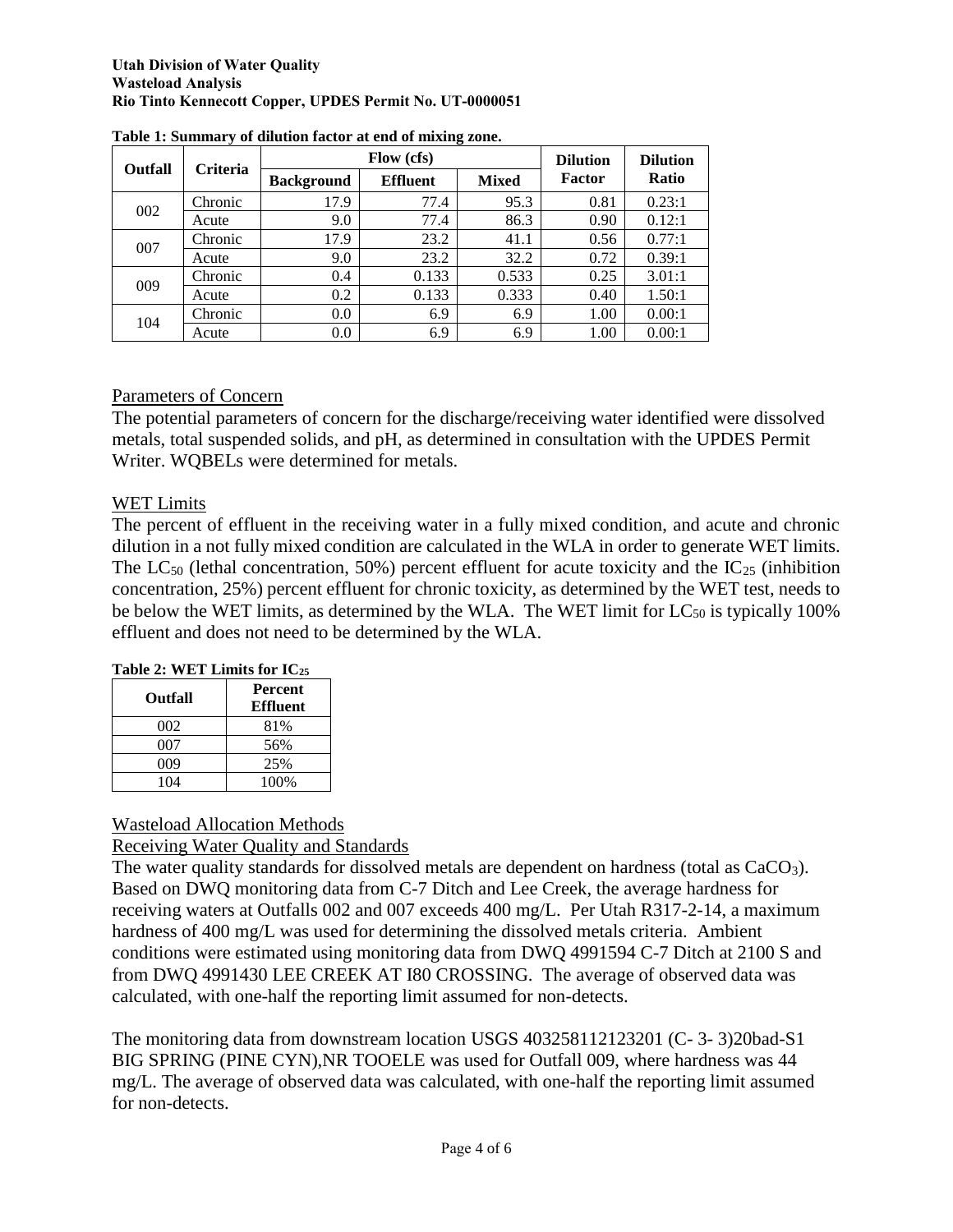|                                  | Outfall 002 <sup>c</sup>            |                                         |                                           |  | Outfall 007 <sup>c</sup>                   |                                         |                                                  |  |
|----------------------------------|-------------------------------------|-----------------------------------------|-------------------------------------------|--|--------------------------------------------|-----------------------------------------|--------------------------------------------------|--|
| <b>Dissolved</b><br><b>Metal</b> | Ambient<br>Dissolved<br>$(\mu g/L)$ | Acute<br><b>Standard</b><br>$(\mu g/L)$ | Chronic<br><b>Standard</b><br>$(\mu g/L)$ |  | Ambient<br><b>Dissolved</b><br>$(\mu g/L)$ | Acute<br><b>Standard</b><br>$(\mu g/L)$ | <b>Chronic</b><br><b>Standard</b><br>$(\mu g/L)$ |  |
| Aluminum                         | 5.0                                 | 750                                     | $N/A^b$                                   |  | 5.0                                        | 750                                     | $N/A^b$                                          |  |
| Arsenic                          | 12.9                                | 340                                     | 150                                       |  | 15.3                                       | 340                                     | 150                                              |  |
| Cadmium                          | 0.05                                | 6.5                                     | 2.03                                      |  | 0.07                                       | 6.5                                     | 2.03                                             |  |
| Chromium VI                      | 7.3 <sup>a</sup>                    | 16.0                                    | 11.0                                      |  | 7.3 <sup>a</sup>                           | 16.0                                    | 11.0                                             |  |
| Chromium III                     | 154 <sup>a</sup>                    | 1,773                                   | 231                                       |  | 154 <sup>a</sup>                           | 1,773                                   | 231                                              |  |
| Copper                           | 1.8                                 | 49.6                                    | 29.3                                      |  | 1.8                                        | 49.6                                    | 29.3                                             |  |
| Cyanide                          | $3.5^{\mathrm{a}}$                  | 22.0                                    | 5.2                                       |  | 3.5 <sup>a</sup>                           | 22.0                                    | 5.2                                              |  |
| Iron                             | 15.0                                | 1,000                                   | <b>NONE</b>                               |  | 15.0                                       | 1,000                                   | <b>NONE</b>                                      |  |
| Lead                             | 0.2                                 | 281                                     | 10.9                                      |  | 0.2                                        | 281                                     | 10.9                                             |  |
| Mercury                          | 0.008 <sup>a</sup>                  | 2.4                                     | 0.012                                     |  | 0.100                                      | 2.4                                     | 0.012                                            |  |
| Nickel                           | 2.5                                 | 1,513                                   | 168                                       |  | 2.5                                        | 1,513                                   | 168                                              |  |
| Selenium                         | 0.4                                 | 18.4                                    | 4.6                                       |  | 0.4                                        | 18.4                                    | 4.6                                              |  |
| Silver                           | 0.25                                | 34.9                                    | <b>NONE</b>                               |  | 0.25                                       | 34.9                                    | <b>NONE</b>                                      |  |
| Zinc                             | 5.1                                 | 379                                     | 382                                       |  | 6.0                                        | 379                                     | 382                                              |  |

**Table 3: Water quality standards for Outfalls 002 and 007** 

a Ambient concentration assumed 2/3 of water quality criteria.

b The criterion for aluminum is implemented as follows:

Where the pH is equal to or greater than 7.0 and the hardness is equal to or greater than 50 ppm as CaC03 in the receiving water after mixing, the 87 µg/L chronic criterion (expressed as total recoverable) will not apply, and aluminum will be regulated based on compliance with the  $750 \mu g/L$  acute aluminum criterion (expressed as total recoverable).

c Per R317-2.14.2(7), for hardness > 400 mg/l as CaCO3, calculations will assume a hardness of 400 mg/l as CaC03.

|                                  |                                            | <b>Outfall 009</b>                      |                                                  |  |                                            | <b>Outfall 104</b>                      |                                                  |  |  |
|----------------------------------|--------------------------------------------|-----------------------------------------|--------------------------------------------------|--|--------------------------------------------|-----------------------------------------|--------------------------------------------------|--|--|
| <b>Dissolved</b><br><b>Metal</b> | Ambient<br><b>Dissolved</b><br>$(\mu g/L)$ | Acute<br><b>Standard</b><br>$(\mu g/L)$ | <b>Chronic</b><br><b>Standard</b><br>$(\mu g/L)$ |  | Ambient<br><b>Dissolved</b><br>$(\mu g/L)$ | Acute<br><b>Standard</b><br>$(\mu g/L)$ | <b>Chronic</b><br><b>Standard</b><br>$(\mu g/L)$ |  |  |
| Aluminum                         | 58.0 <sup>a</sup>                          | 750                                     | $N/A^b$                                          |  | $58.0^{\circ}$                             | 750                                     | $N/A^b$                                          |  |  |
| Arsenic                          | 1.7                                        | 340                                     | 150                                              |  | 100 <sup>a</sup>                           | 340                                     | 150                                              |  |  |
| Cadmium                          | 0.02                                       | 0.8                                     | 0.39                                             |  | $0.48^{\rm a}$                             | 1.8                                     | 0.72                                             |  |  |
| Chromium VI                      | 7.3 <sup>a</sup>                           | 16.0                                    | 11.0                                             |  | 7.3 <sup>a</sup>                           | 16.0                                    | 11.0                                             |  |  |
| Chromium III                     | $25.2^{\rm a}$                             | 291                                     | 38                                               |  | 49 <sup>a</sup>                            | 570                                     | 74                                               |  |  |
| Copper                           | 0.4                                        | 6.2                                     | 4.4                                              |  | 6.0 <sup>a</sup>                           | 13.4                                    | 9.0                                              |  |  |
| Cyanide                          | 3.5 <sup>a</sup>                           | 22.0                                    | 5.2                                              |  | $3.5^{\circ}$                              | 22.0                                    | 5.2                                              |  |  |
| Iron                             | 5.3                                        | 1,000                                   | <b>NONE</b>                                      |  | $667$ <sup>a</sup>                         | 1,000                                   | <b>NONE</b>                                      |  |  |
| Lead                             | 0.2                                        | 26                                      | 1.0                                              |  | 1.7 <sup>a</sup>                           | 65                                      | 2.5                                              |  |  |
| Mercury                          | 0.004                                      | 2.4                                     | 0.012                                            |  | 0.008 <sup>a</sup>                         | 2.4                                     | 0.012                                            |  |  |
| Nickel                           | 0.4                                        | 234                                     | 26                                               |  | 34.7 <sup>a</sup>                          | 468                                     | 52                                               |  |  |
| Selenium                         | 3.1 <sup>a</sup>                           | 18.4                                    | 4.6                                              |  | 3.1 <sup>a</sup>                           | 18.4                                    | 4.6                                              |  |  |
| Silver                           | $0.5^{\mathrm{a}}$                         | 0.8                                     | <b>NONE</b>                                      |  | 2.1 <sup>a</sup>                           | 3.2                                     | <b>NONE</b>                                      |  |  |
| Zinc                             | 3.8 <sup>a</sup>                           | 58                                      | 59                                               |  | 79 <sup>a</sup>                            | 117                                     | 118                                              |  |  |

#### **Table 4: Water quality standards for Outfalls 009 and 104**

a Ambient concentration assumed 2/3 of water quality criteria.

b The criterion for aluminum is implemented as follows:

Where the pH is equal to or greater than 7.0 and the hardness is equal to or greater than 50 ppm as CaC03 in the receiving water after mixing, the 87 µg/L chronic criterion (expressed as total recoverable) will not apply, and aluminum will be regulated based on compliance with the 750 µg/L acute aluminum criterion (expressed as total recoverable).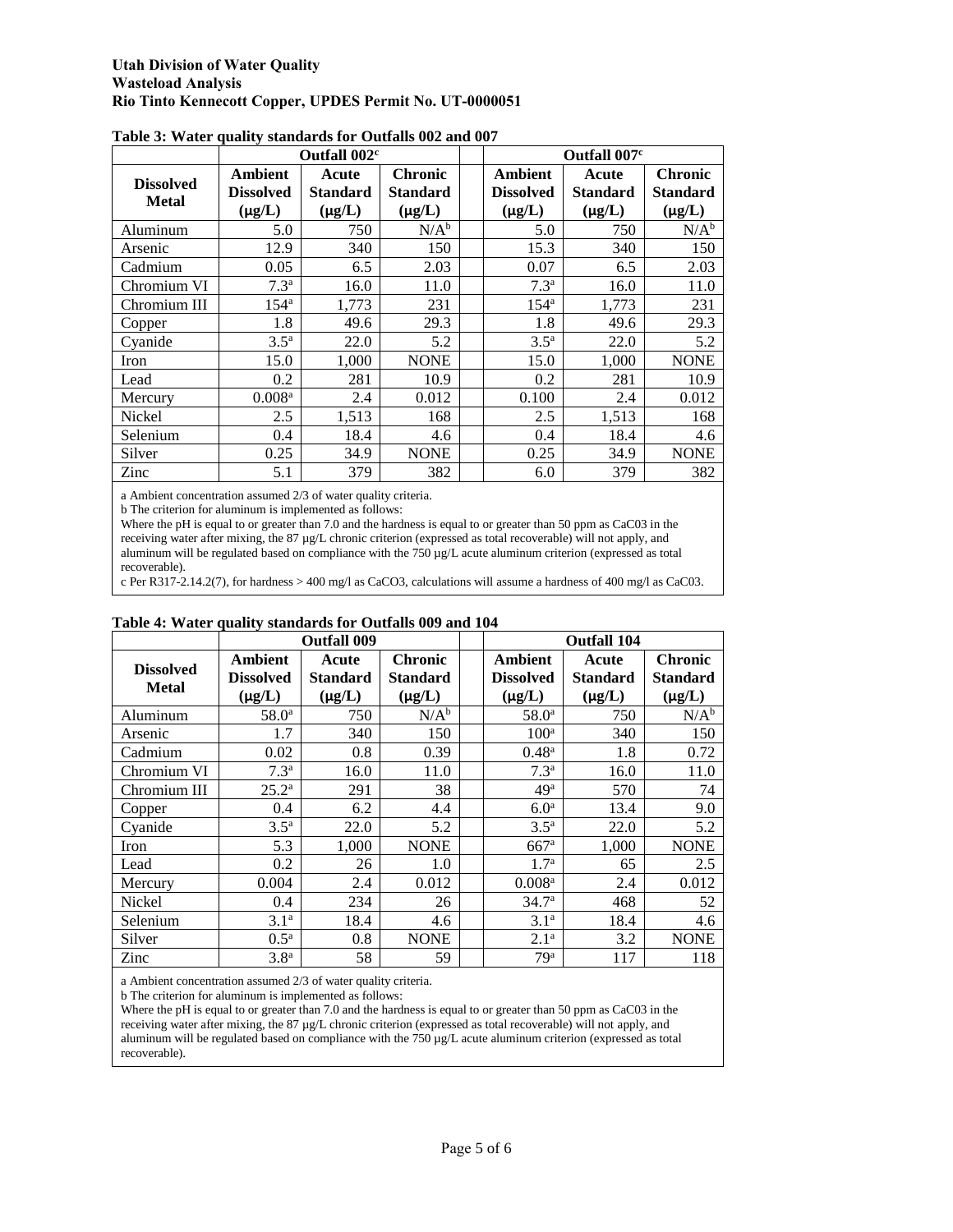### Effluent Limits

Effluent limits for conservative pollutants were determined using a mass balance mixing analysis (UDWQ 2021). The hardness dependent conversion factors (CF) per UAC R317-2-14 Table 2.14.3a and Table 2.14.3b were used to translate the dissolved metals effluent limits to total recoverable metals effluent limits. Effluent limits for total recoverable metals are presented in Table 5.

|              | <b>Outfall 002</b> |                | <b>Outfall 007</b> |                | <b>Outfall 009</b> |                | <b>Outfall 104</b> |                |
|--------------|--------------------|----------------|--------------------|----------------|--------------------|----------------|--------------------|----------------|
| <b>Metal</b> | Acute              | <b>Chronic</b> | Acute              | <b>Chronic</b> | Acute              | <b>Chronic</b> | Acute              | <b>Chronic</b> |
|              | 1-hr               | $4$ -day       | $1-hr$             | $4$ -day       | 1-hr               | $4$ -day       | $1-hr$             | $4$ -day       |
|              | Ave                | Ave            | Ave                | Ave            | Ave                | Ave            | Ave                | Ave            |
| Aluminum     | 836                | N/A            | 1,038              | N/A            | 1790               | 174            | 750                | N/A            |
| Arsenic      | 378                | 182            | 465                | 254            | 849                | 596            | 340                | 150            |
| Cadmium      | 8.2                | 2.9            | 10.2               | 4.2            | 2.10               | 1.58           | 1.9                | 0.79           |
| Chromium VI  | 17.0               | 11.8           | 19.3               | 13.8           | 29.0               | 22.0           | 16.0               | 11.0           |
| Chromium III | 6,206              | 289            | 7,592              | 337            | 2184               | 88             | 1,803              | 86.0           |
| Copper       | 57.5               | 37.1           | 70.9               | 52.6           | 15.5               | 17.2           | 14.0               | 9.3            |
| Cyanide      | 24.1               | 5.6            | 29.2               | 6.5            | 49.9               | 10.4           | 22.0               | 5.2            |
| Iron         | 1,114              | <b>NONE</b>    | 1381               | <b>NONE</b>    | 2495               | <b>NONE</b>    | 1,000              | <b>NONE</b>    |
| Lead         | 532                | 22.8           | 660.9              | 32.7           | 71.6               | 1.2            | 81.6               | 3.2            |
| Mercury      | 2.6                | 0.013          | 3.289              | 0.012          | 6.002              | 0.012          | 2,400              | 0.012          |
| Nickel       | 1,691              | 207            | 2101               | 297            | 586                | 103            | 469                | 52             |
| Selenium     | 20.5               | 5.6            | 25.3               | 7.8            | 41.5               | 9.2            | 18.4               | 4.6            |
| Silver       | 45.8               | <b>NONE</b>    | 56.8               | <b>NONE</b>    | 1.4                | <b>NONE</b>    | 3.8                | <b>NONE</b>    |
| Zinc         | 432                | 477            | 535                | 683            | 144                | 228            | 120                | 120            |

| Table 5: WQBELs for Total Recoverable Metals (µg/L) |  |  |
|-----------------------------------------------------|--|--|
|                                                     |  |  |

All models and supporting documentation are available for review upon request.

### Antidegradation Level I Review

The objective of the Level I ADR is to ensure the protection of existing uses, defined as the beneficial uses attained in the receiving water on or after November 28, 1975. No evidence is known that the existing uses deviate from the designated beneficial uses for the receiving water. Therefore, the beneficial uses will be protected if the discharge remains below the WQBELs presented in this wasteload.

A Level II Antidegradation Review (ADR) is not required for this facility because the upgraded and expanded facility discharge has previously been permitted.

#### Documents:

WLA Document*: Kennecott\_WLA\_2022.docx* Wasteload Analysis and Addendums: *Kennecott\_WLA\_2022.xlsx*

#### References:

Utah Division of Water Quality. 2021. *Utah Wasteload Analysis Procedures Version 2.0*.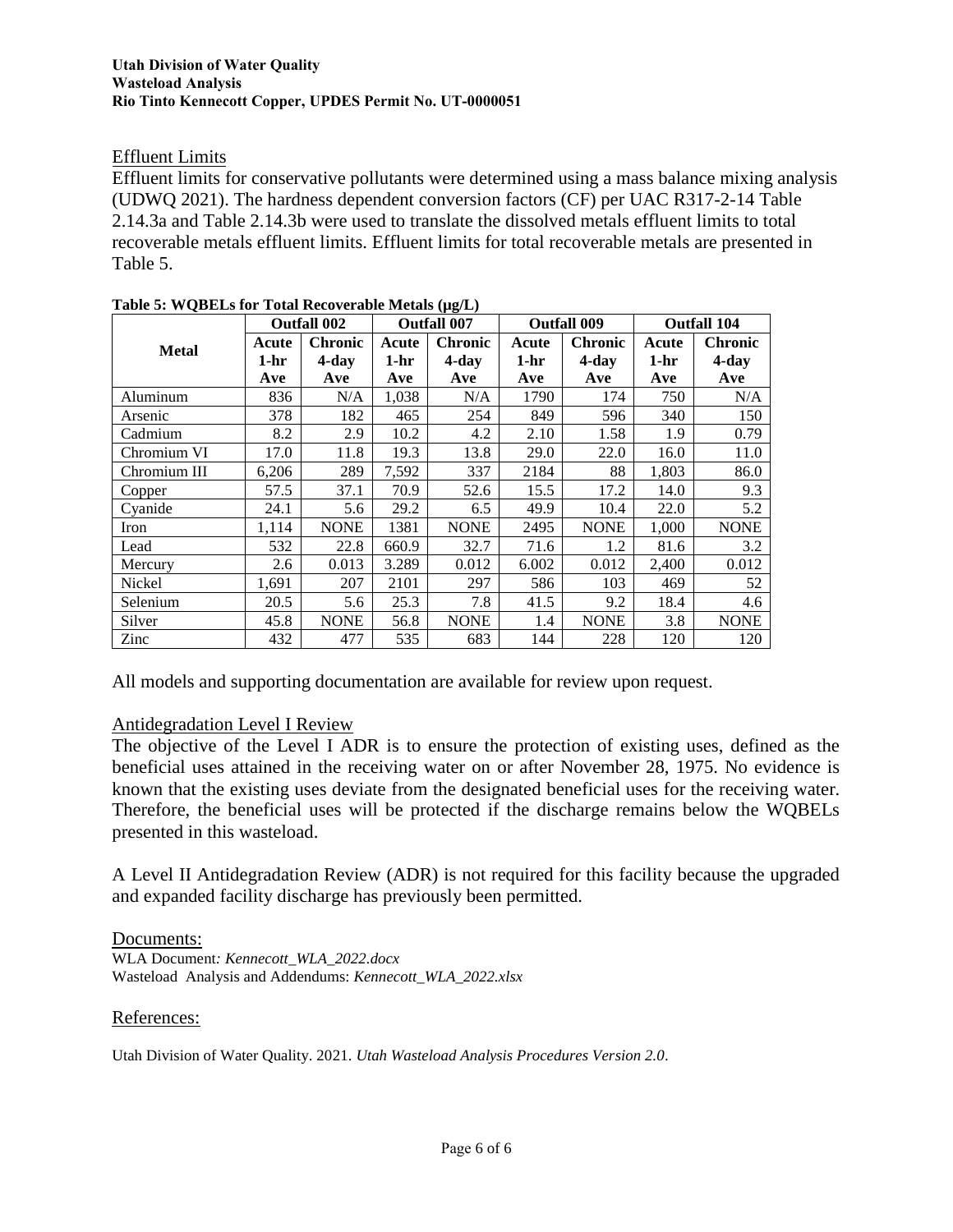**Utah Division of Water Quality ADDENDUM Statement of Basis Wasteload Analysis** 

| Date:                   | <b>October 18, 2021</b>                 |
|-------------------------|-----------------------------------------|
| <b>Prepared by:</b>     | Suzan Tahir                             |
|                         | <b>Standards and Technical Services</b> |
| <b>Facility:</b>        | <b>Rio Tinto Kennecott Copper</b>       |
|                         | <b>UPDES No. UT-0000051</b>             |
|                         | <b>Outfall 010; Butterfield Tunnel</b>  |
| <b>Receiving water:</b> | Butterfield Creek (2B, 3D, 4)           |

This addendum summarizes the wasteload analysis that was performed to determine water quality based effluent limits (WQBEL) for this discharge. Wasteload analyses are performed to determine point source effluent limitations necessary to maintain designated beneficial uses by evaluating projected effects of discharge concentrations on in-stream water quality. The wasteload analysis also takes into account downstream designated uses (UAC R317-2-8). Projected concentrations are compared to numeric water quality standards to determine acceptability. The numeric criteria in this wasteload analysis may be modified by narrative criteria and other conditions determined by staff of the Division of Water Quality.

### **Discharge**

Outfall 010: Butterfield Tunnel

The maximum daily discharge for the facility is 0.12 MGD (0.2 cfs) as estimated by the permittee.

### **Receiving Water**

The receiving water for Outfall 010 is Butterfield Creek which is tributary to the Jordan River.

Butterfield Creek's designated beneficial uses, as per UAC R317-2-13.5, uses are 2B, 3D, 4.

• *Class 2B - Protected for infrequent primary contact recreation. Also protected for secondary contact recreation where there is a low likelihood of ingestion of water or a low degree of bodily contact with the water. Examples include, but are not limited to, wading, hunting, and fishing.*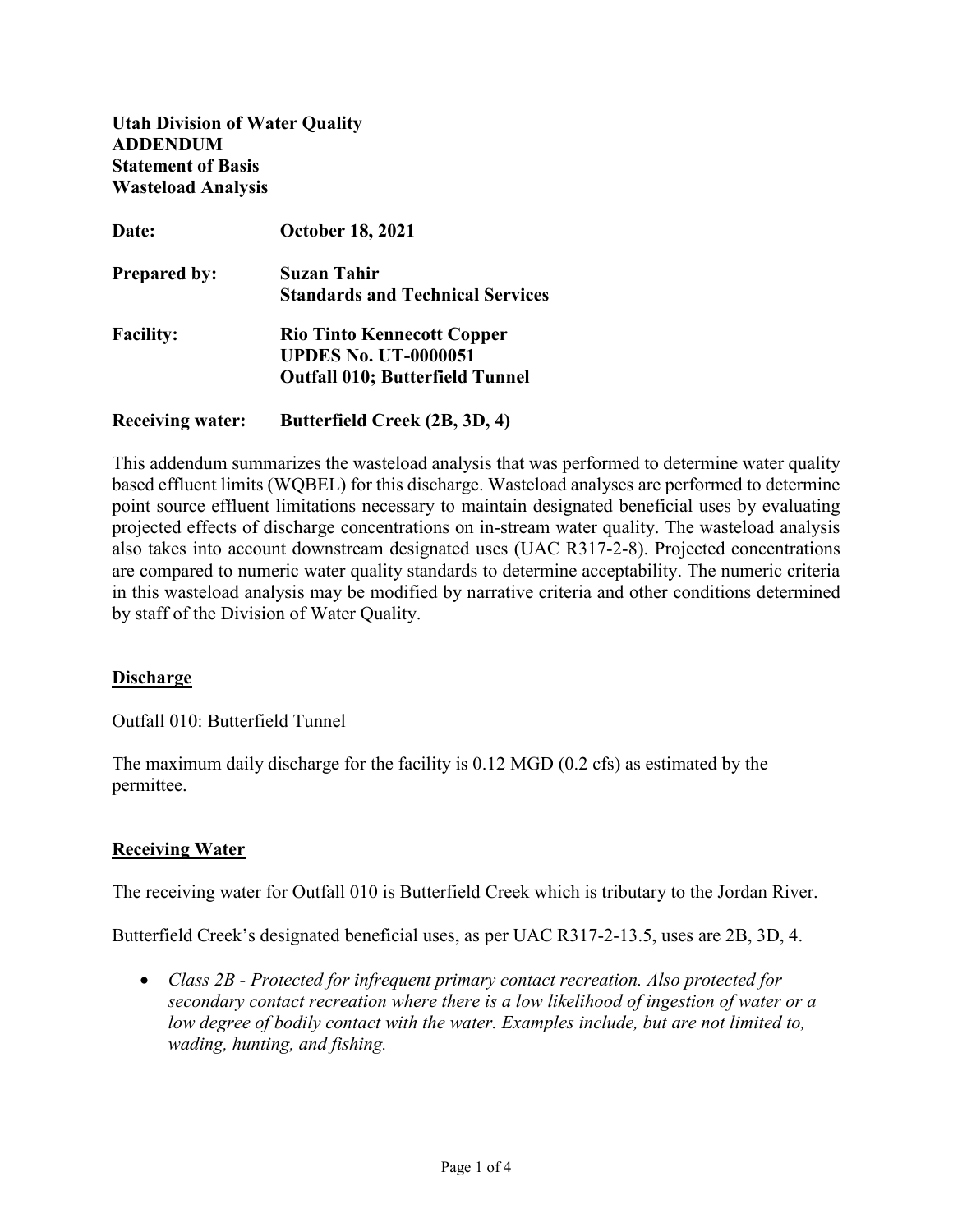- *Class 3D - Protected for waterfowl, shore birds and other water-oriented wildlife not included in Classes 3A, 3B, or 3C, including the necessary aquatic organisms in their food chain.*
- *Class 4 -- Protected for agricultural uses including irrigation of crops and stock watering.*

Typically, the critical flow for the wasteload analysis is considered the lowest stream flow for seven consecutive days with a ten year return frequency (7Q10). Due to a lack of flow records for Butterfield Creek, the 20<sup>th</sup> percentile of available flow measurements was calculated for the period of record to approximate the 7Q10 low flow condition. The source of flow data was DWQ sampling station #4994450; BUTTERFIELD CANYON CK AB KCC 010 (2000-2020).

The critical low flow condition for Butterfield Creek is 0.50 cfs.

Ambient Butterfield Creek water quality was characterized based on samples collected from DWQ sampling station #4994450; BUTTERFIELD CANYON CK AB KCC 010 (2000-2020)

## **TMDL**

Butterfield Creek (UT16020204-024 02) is listed as impaired for total dissolved solids (TDS), Selenium, and *E.* coli according to Utah's Combined 2018/2020 Integrated Report. A TMDL has not been completed for these constituents and this time. Water quality based effluent limits (WQBELs) for these constituents will be set at the applicable water quality standards with no allowance for mixing.

### **Mixing Zone**

The maximum allowable mixing zone is 15 minutes of travel time for acute conditions, not to exceed 50% of stream width, and 2,500 feet for chronic conditions, per UAC R317-2-5. Water quality standards must be met at the end of the mixing zone.

The actual length of the mixing zone was not determined; however, it was presumed to remain within the maximum allowable mixing zone dimensions. Acute limits were calculated using 50% of the annual critical low flow.

### **Parameters of Concern**

The parameters of concern identified for the discharge/receiving water were dissolved metals, TDS, and pH as determined in consultation with the UPDES Permit Writer.

### **WET Limits**

The percent of effluent in the receiving water in a fully mixed condition, and acute and chronic dilution in a not fully mixed condition are calculated in the WLA in order to generate WET limits.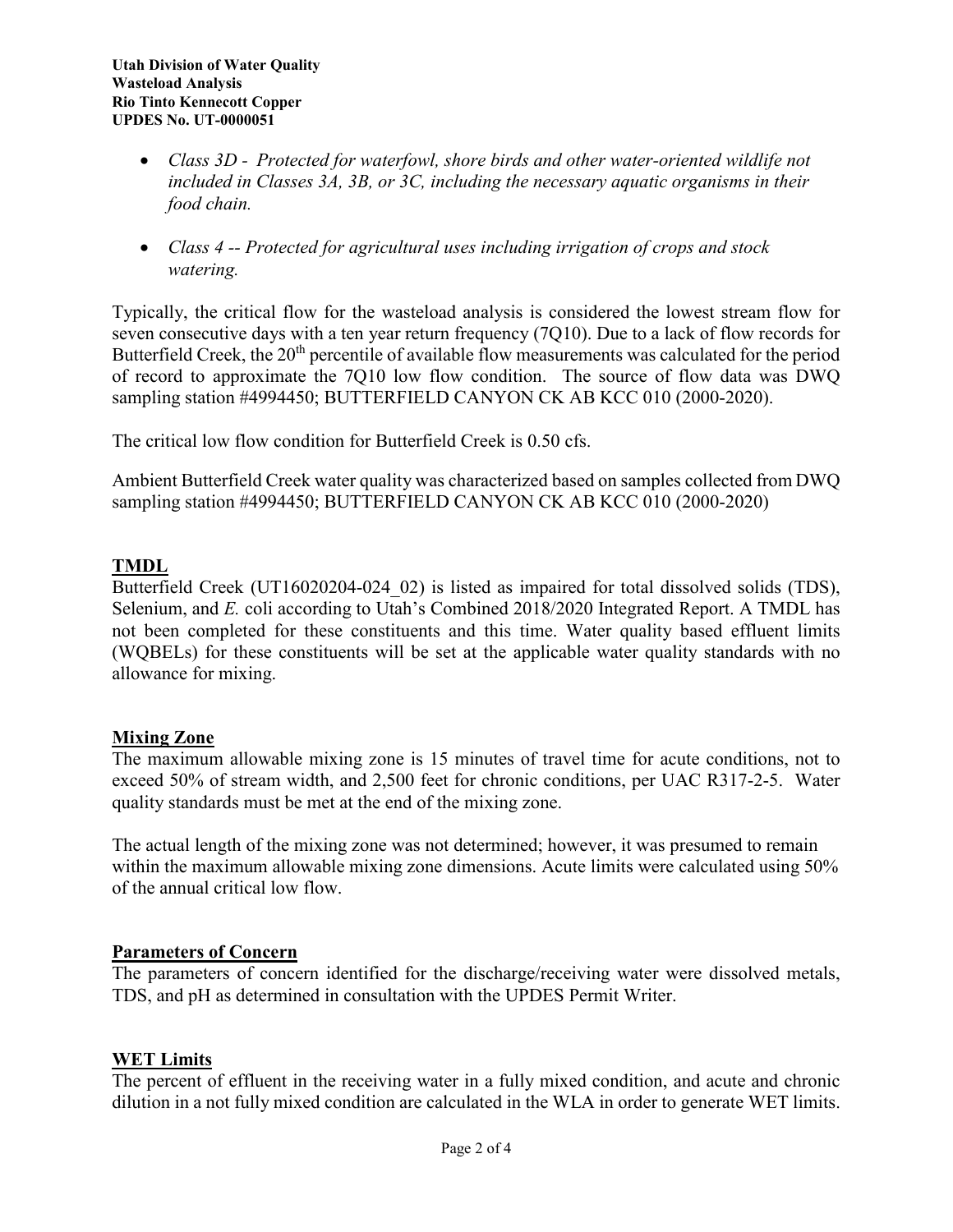The  $LC_{50}$  (lethal concentration, 50%) percent effluent for acute toxicity and the  $IC_{25}$  (inhibition concentration, 25%) percent effluent for chronic toxicity, as determined by the WET test, needs to be below the WET limits, as determined by the WLA. The WET limit for  $LC_{50}$  is typically 100% effluent and does not need to be determined by the WLA.

IC25 WET limits for Outfall 011 should be based on 27% effluent.

## **Receiving Water Quality and Standards**

The water quality standards for dissolved metals are dependent on hardness (total as CaCO3). Based on DWQ monitoring data from Butterfield Creek an average hardness of 246 mg/L was used for determining the dissolved metals criteria. Ambient conditions were estimated using monitoring data from 4994450; BUTTERFIELD CANYON CK AB KCC 010 (2000-2020). The 80th percentile of observed data was calculated, with one-half the reporting limit assumed for nondetects.

| <b>Dissolved</b><br>Metal | Ambient<br>80th Percentile | Acute<br><b>Standard</b> | Chronic<br>Standard |
|---------------------------|----------------------------|--------------------------|---------------------|
|                           | $(\mu g/L)$                | $(\mu g/L)$              | $(\mu g/L)$         |
| Aluminum                  | 15.0                       | 750                      | 87                  |
| Arsenic                   | 2.5                        | 340                      | 150                 |
| Boron                     | 38.45                      | 750                      | None                |
| Cadmium                   | 0.50                       | 4.1                      | 1.4                 |
| Chromium VI               | 2.50                       | 16.00                    | 11.0                |
| Chromium III              | 2.50                       | 1184                     | 231                 |
| Copper                    | 6.00                       | 31.2                     | 29.3                |
| Cyanide                   | $3.47^{\rm a}$             | 22.00                    | 5.20                |
| Iron                      | 15.68                      | 1000.00                  | None                |
| Lead                      | 1.50                       | 168                      | 10.9                |
| Mercury                   | 0.01 <sup>a</sup>          | 2.40                     | 0.012               |
| Nickle                    | 5.00                       | 997                      | 168                 |
| Selenium                  | 0.88                       | 18.40                    | 4.60                |
| Silver                    | 1.00                       | 14.9                     | None                |
| Zinc                      | 15.00                      | 25                       | 382                 |
| $\sim$                    |                            |                          |                     |

| Table 1: Water quality standards for dissolved metals for a hardness of 400 mg/L and ambient conditions for |
|-------------------------------------------------------------------------------------------------------------|
| #4994450; BUTTERFIELD CANYON CK AB KCC 010 (2000-2020).                                                     |

<sup>a</sup> Ambient concentration assumed 2/3 of water quality criteria.

 $<sup>b</sup>$  The criterion for aluminum is implemented as follows:</sup>

 Where the pH is equal to or greater than 7.0 and the hardness is equal to or greater than 50 ppm as CaC03 in the receiving water after mixing, the 87 μg/L chronic criterion (expressed as total recoverable) will not apply, and aluminum will be regulated based on compliance with the 750 μg/L acute aluminum criterion (expressed as total recoverable).

## **Effluent Limits**

Effluent limits for conservative pollutants were determined using a mass balance mixing analysis (UDWQ 2012). The hardness dependent conversion factors (CF) per UAC R317-2-14 Table 2.14.3a and Table 2.14.3b were used to translate the dissolved metals effluent limits to total